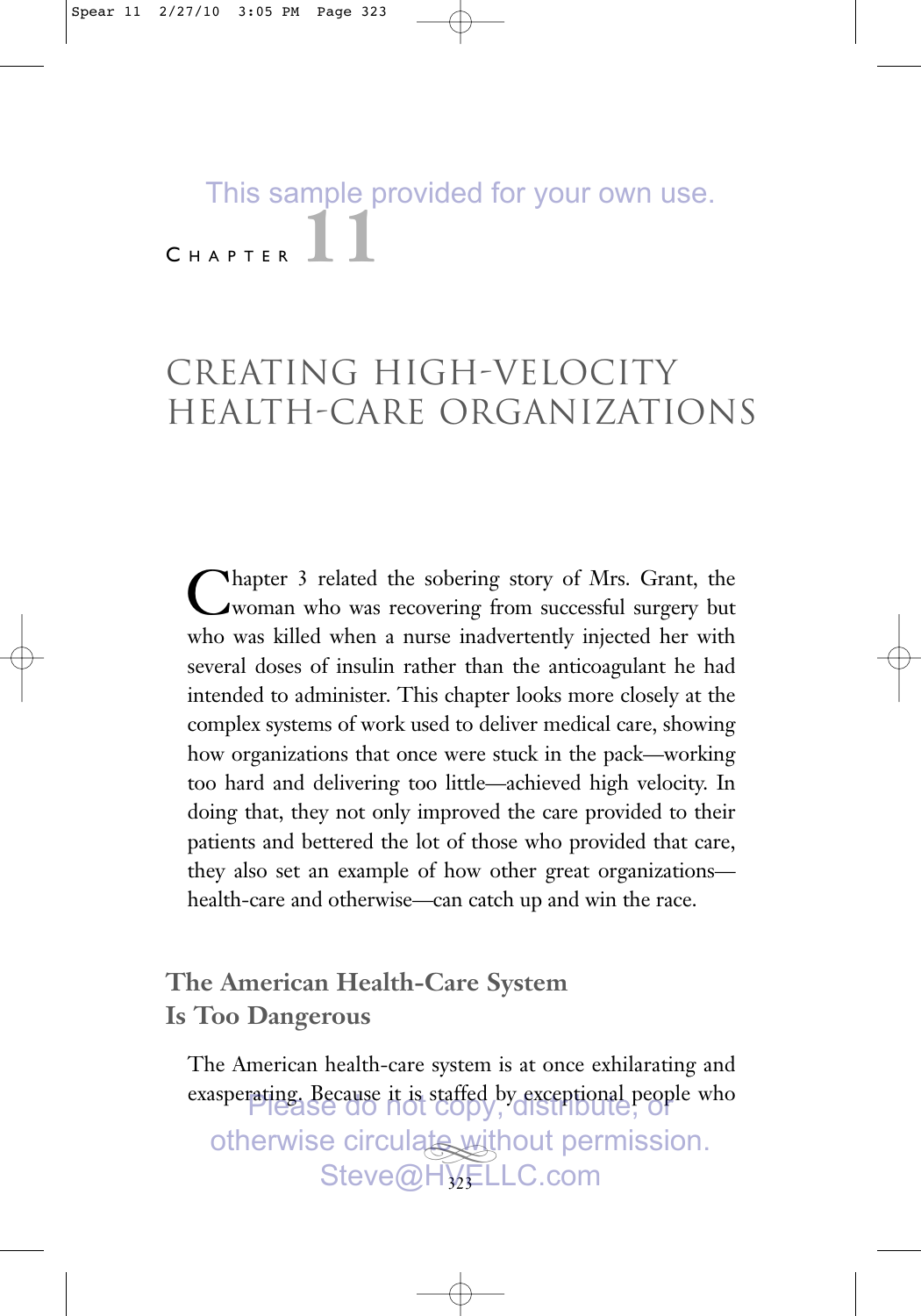have chosen careers in order to provide care, comfort, and cure to others, who are well educated, well trained, and have the best science and technology at their disposal, one's expectations should be optimistic. But the reality is far from what one would expect. Access to care is often hard to secure; when it is obtained, it can be prohibitively expensive; and even if it can be afforded, there is a good chance that something will go wrong. The Institute of Medicine released a study indicating that up to 98,000 of the 33 million people hospitalized each year die as a result of the mismanagement of care, with an equal number succumbing to infections acquired while being treated. An estimated five to ten times as many are injured through mismanaged care. These figures do not extend beyond acute care, nor do they include the waste of time, money, and other resources. The total damage is surely astronomical. It is also demonstrably avoidable. This chapter will show how. This sample provided for your own use.

In Chapter 2, we looked at an example of how the increased sophistication of medical science and the consequent complexity of medical treatments require ever more sophisticated approaches to management. In Chapter 3, with the story of Mrs. Grant, we saw how, even in the controlled setting of a hospital, the management of care can break down catastrophically. Then there is the world outside the walls of a hospital, which is where most of the care for chronic conditions such as asthma, diabetes, heart disease, hypertension, and depression takes place. In those situations, it is even harder to pull the pieces of expertise together into effective holistic systems.

In 2007, I was part of a panel discussion, sponsored by the MacArthur Foundation, on the poor system management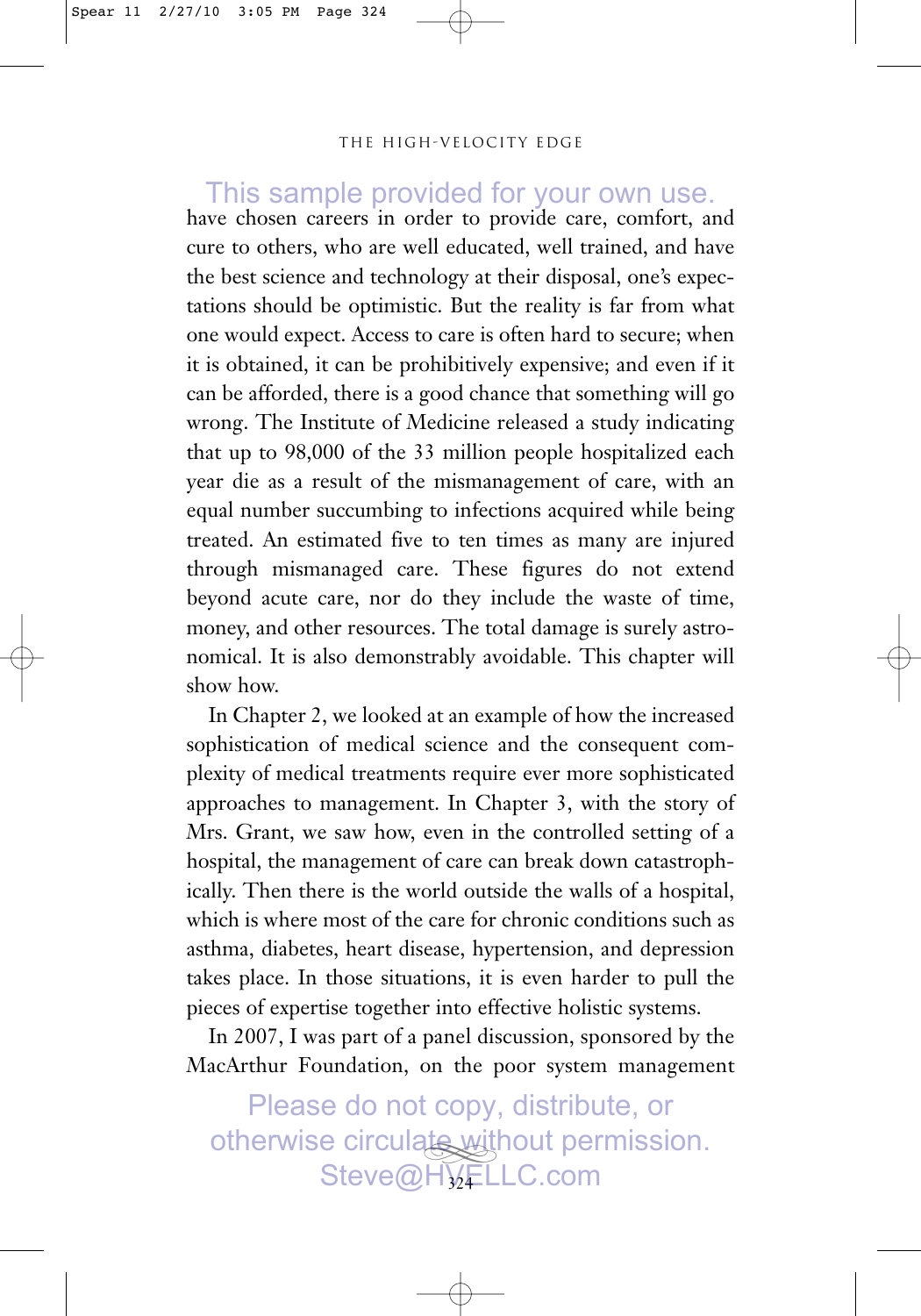endemic to health care. As an opening question, we were asked what our biggest fear was—the situation that would keep us awake at night with worry. For me, as the father of three small children, it was the prospect of taking one of our kids to an emergency room. This sample provided for your own use.

This fear had both conceptual and practical origins. I was remembering back some years to a presentation at Harvard Medical School by Dr. Lucien Leape, a pioneer in the patientsafety and quality-of-care movement. On a blackboard, he listed a variety of activities according to the risk of getting hurt or killed. On one end were very safe undertakings such as flying on a commercial airliner and going for a walk. Bike riding was a bit more dangerous. Moving toward the other end, there were parachuting and hang-gliding. At the far end of his list was "base jumping," which includes parachuting off buildings, bridges, and the sides of mountains. With only a few seconds of drop time, no time for a backup parachute to open, and a real chance of slamming into the building or mountain from which you jumped, the odds of injury and fatality are enormous, far greater than with regular parachuting. The odds, it turns out, are about equal to the odds of getting hurt or killed in a hospital, and while most of us wouldn't think of base jumping—or of strapping a family member into a parachute and throwing him or her off the roof for sport—we will all encounter a hospital at some point.

Imagine, then, a great hospital, 20 stories high, staffed with dedicated and expert doctors and nurses and equipped with all the best technology. If you get in, your prognosis is fantastic. But you can't just walk in the front door and get care. No, first you have to climb to the roof and parachute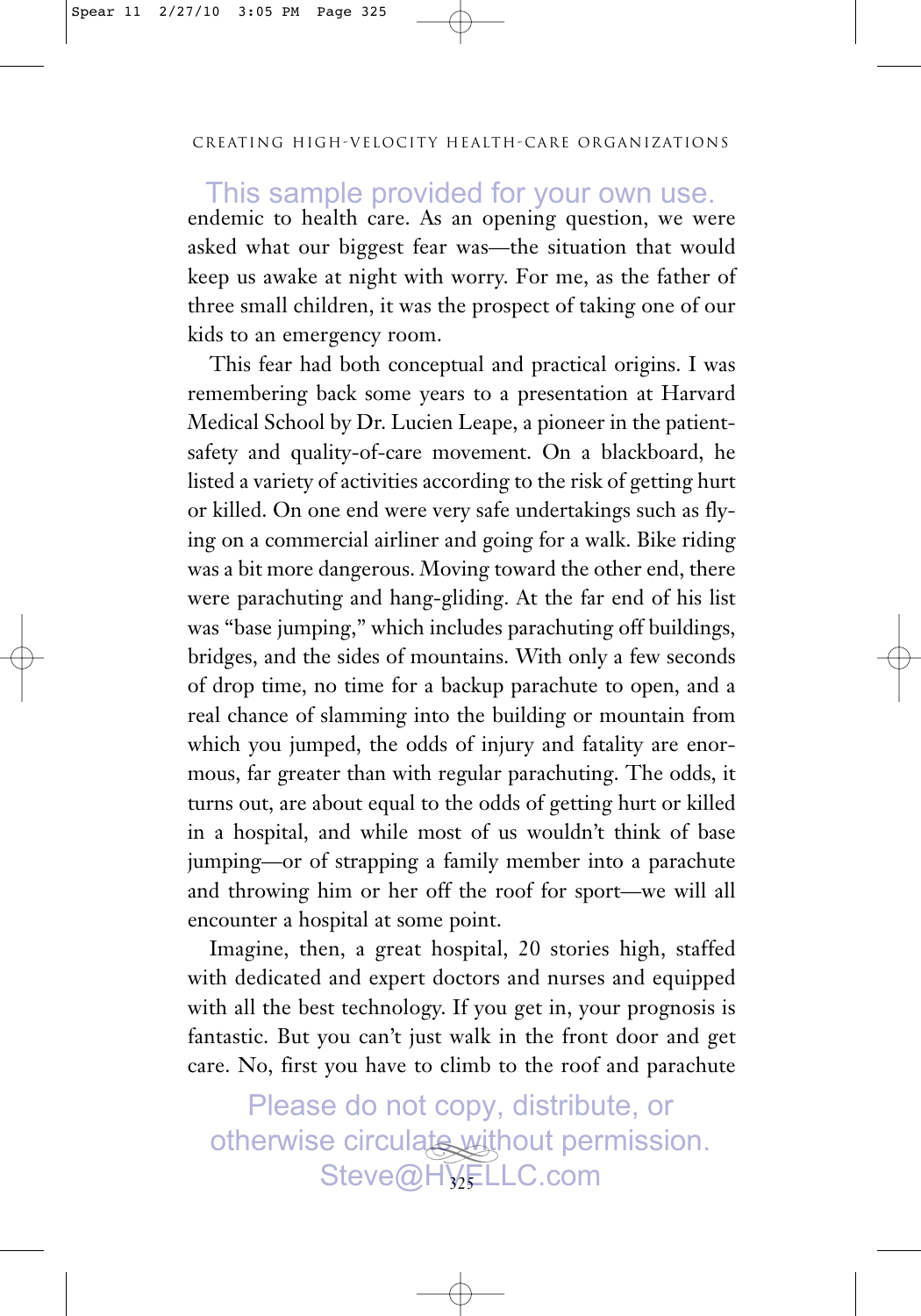down to the entrance. If you survive that, your first-rate medical care can begin. It's outrageous, but that's what most American health care is like today. This sample provided for your own use.

Dr. Leape's statistics became quite real to me several years ago when our son, Jesse, was two months old. He had a lung infection of some kind and his breathing was so labored that my wife, Miriam, took him to the emergency room of a major teaching hospital. No end of interns, residents, and nurses filtered in and out of the exam room, some from the emergency department and some from internal medicine. Each one questioned and prodded, but what each one learned or was thinking didn't seem to be shared and amalgamated with what everyone else was thinking. Sure, they were recording information in the chart, but the chart wasn't going to do the interpretation or explanation.

Shift change was even worse. The basic lack of structure and discipline in the handoff meant that a new group of people were all starting from scratch. If that wasn't bad enough, no one could find the test kit to determine which one of two illnesses our son might have, so they managed his symptoms, but without actually starting a treatment. It all ended well enough, but years later, when the panel moderator asked me to name my health-care nightmare, I didn't have to think twice.

Another participant in the meeting—a nurse—had had a different but equally illuminating and disturbing experience. She had gone to visit her aging parents and decided to check on the care they were getting. Several days later, having talked to her parents' primary-care physician, cardiologist, pulmonologist, diabetologist, and other specialists, she had found only one person in the entire health-care system who had any-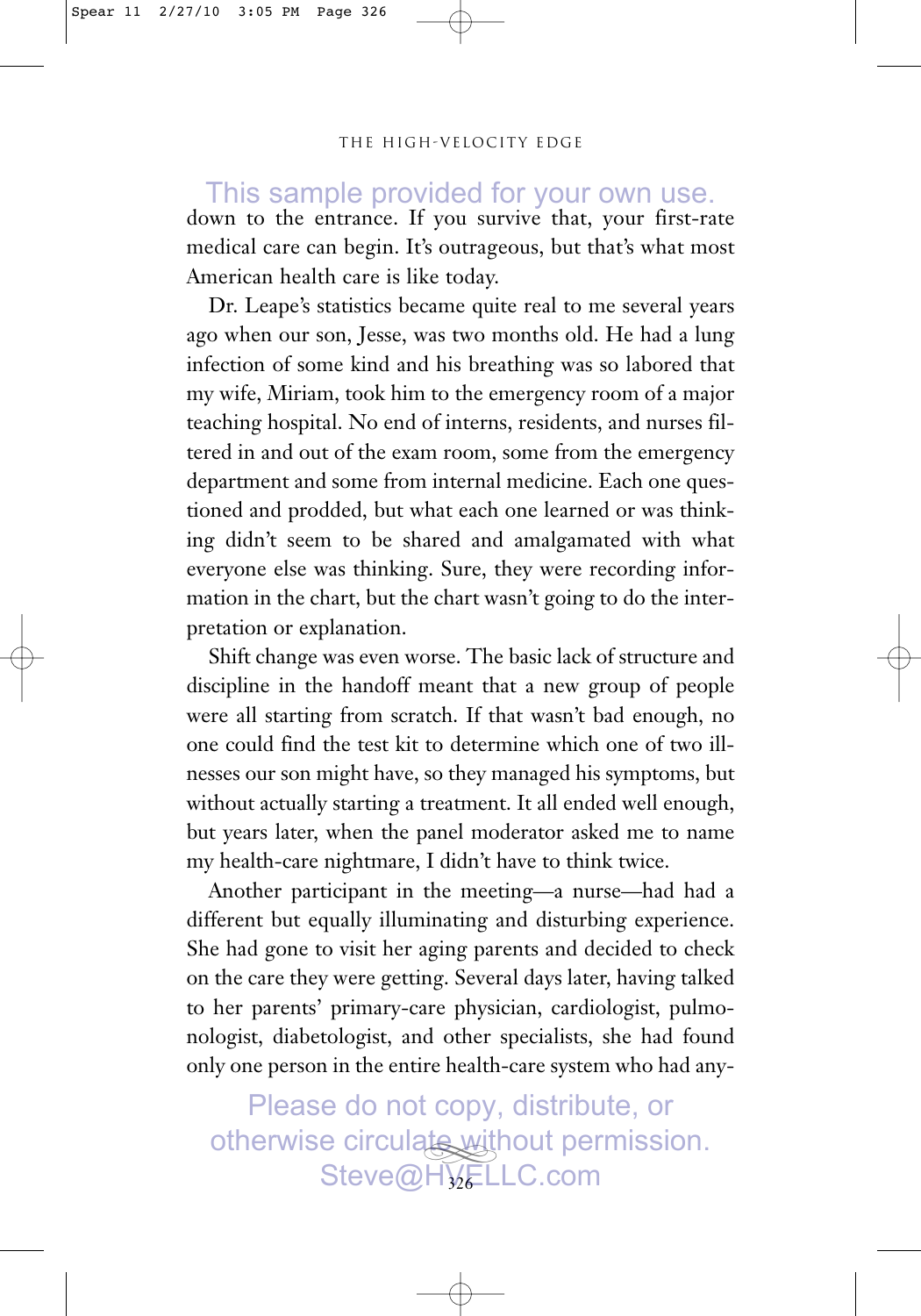thing approaching a holistic view of her parents' conditions and treatments. That was their local pharmacist. This sample provided for your own use.

## **The American Health-Care System Can Do Better**

I know we can do much, much better because it has already been done. A number of health-care organizations have gone out of their way to learn from high-velocity organizations, though not by trying to make medical work—which has to be adapted to individual patients—rigid and repetitive. Instead, they have been learning how to replace their old approach to managing with a more sophisticated approach to designing and operating complex processes, improving them when their flaws are found, and modifying the systems as appropriate when circumstances change. I trust this all sounds pretty familiar by now—and pretty encouraging. Here are some examples:

• Ascension Health is the largest Catholic health-care system in the United States. In 2002, Ascension articulated a Call to Action for health care that works, is safe, and leaves no one behind. The objective was to have fewer patients die in their hospitals from preventable causes such as pressure ulcers (bedsores), falls, surgical errors, birth trauma, hospitalacquired (nosocomial) infections, and medication errors. After six years of effort, Ascension estimated that 2,000 lives a year were being saved. Pressure-ulcer rates are 93 percent lower at Ascension facilities than the national average,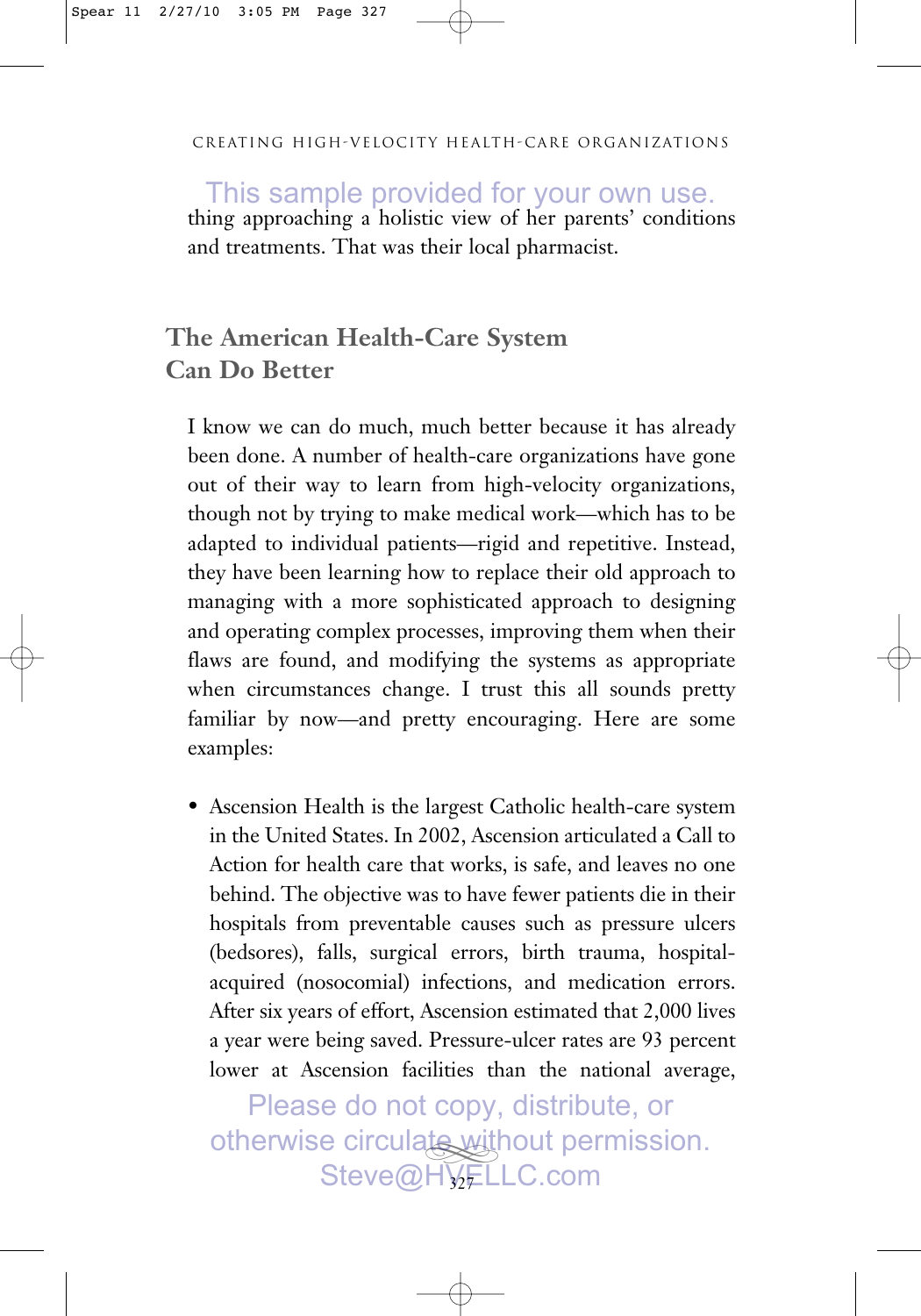patient falls are 86 percent lower, and birth-injury rates are nearly three-quarters lower. This sample provided for your own use.

- Virginia Mason Medical Center (VMMC), which is discussed in more detail below, has targeted a range of issues. By teaching migraine patients how to avoid pain in the first place and how to manage it when it first starts up, VMMC has cut emergency-room visits for migraines by half and reduced the use of expensive diagnostic tests. Efforts to speed up patient flow through the gastroenterology department have saved VMMC from having to expand the facility and buy new equipment, yet it has been able to keep up with an increasing number of patients. This is a perfect example of "doing more with less" one of the hallmarks of high-velocity organizations.
- The Mayo Clinic has reported a reduction of more than half in medical injuries at its hospitals.
- Hospitals that have participated in the Institute for Healthcare Improvement's 100,000 Lives Campaign to prevent avoidable deaths and its more recent 5 Million Lives Campaign to prevent avoidable injury have recorded excellent gains in patient safety by reducing surgical-site infections, medication errors, surgical complications, and bedsores. An estimate at 18 months into the program was that more than 120,000 deaths had been avoided.
- Hospitals in the Pittsburgh Regional Healthcare Initiative reduced the rate of central-line infections (those caused by catheters snaked into patients' veins) by 68 percent overall, with some hospitals reducing it by 90 percent and more.
- The pathology department at the University of Pittsburgh Medical Center cut the error rate in a screening test for cervical cancer by half.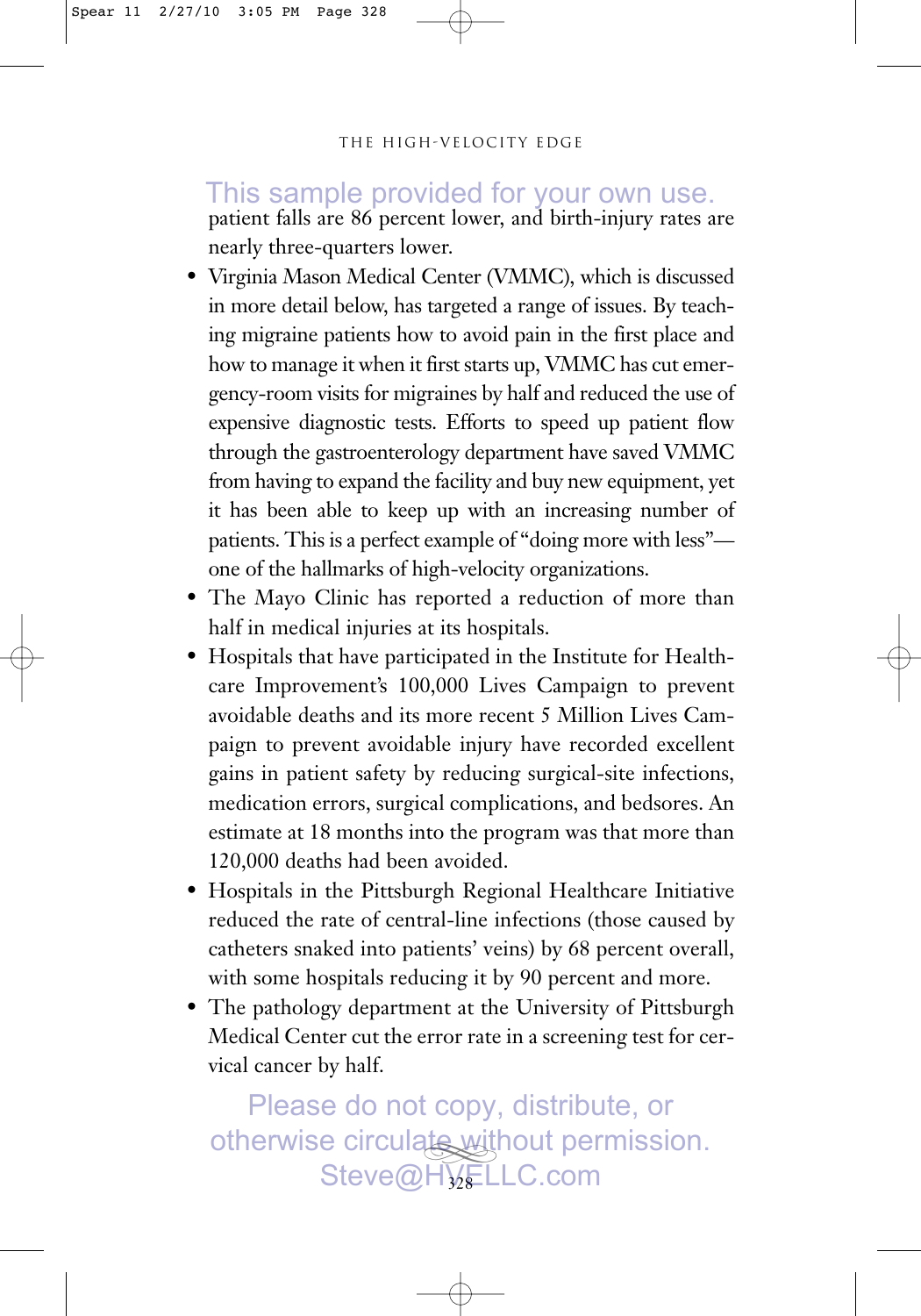• Endoscopes—tubes inserted into the body to take images or biopsy samples—are easily damaged, not only during use but even more so while being cleaned and maintained. A New York hospital reduced the number of endoscope repairs from three a day to three a week. At \$5,000 per repair, this has led to an annual savings of \$3 million. Beyond that, it means greater availability because fewer endoscopes are being fixed at any given moment. Furthermore, less effort is needed to keep track of backup endoscopes, since fewer are needed in the system.

All this shows what can be done. If we extrapolate these results, we find that a hospital visit does not have to be as dangerous as parachuting off a cliff, crippling both physically and financially to the individual and the larger society.

## **Case: Improving Primary Care**

Boston's Massachusetts General Hospital (MGH) has been building its capability for process excellence in primary care. For example, the adult-medicine practice at its Revere Health Center was able to increase the productivity of its flu shot clinic 500 percent in three two-hour sessions. They did this by following the approach of the world's best organizations. Before they began their work, the staff "scripted" as well as they could the way they thought check-in, inoculation, documentation, and checkout should proceed. They did this for two reasons. First, they wanted to be sure that they started with their best collective understanding of what would work and what would not. Second, by defining what was normal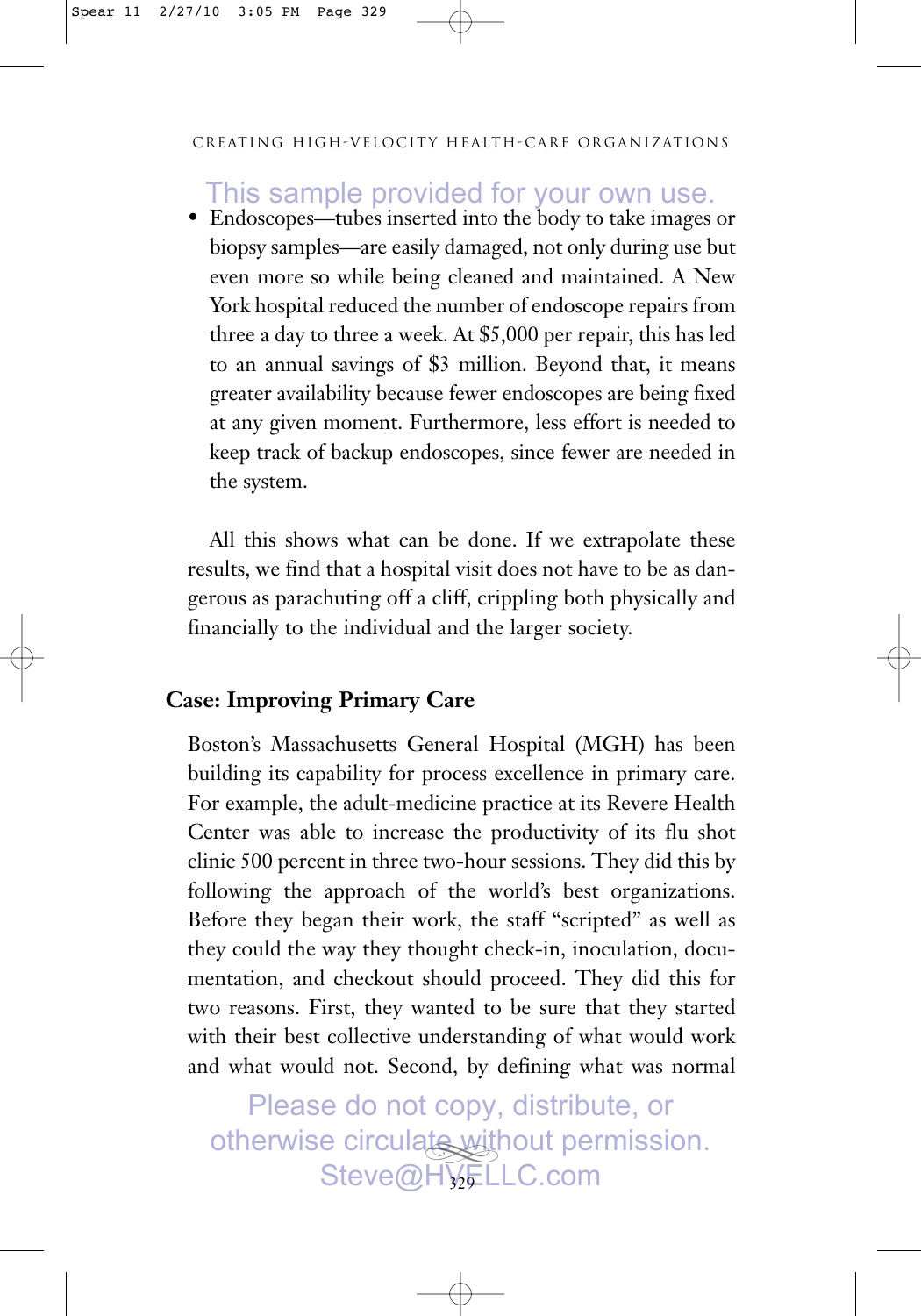ahead of time, the staff would find it easier to detect abnormal situations while doing their work. Was this out of the ordinary? Not for the Revere team. Having devoted their professional training and practice to understanding what is normal for complex biological systems (people) so that they could detect abnormalities (symptoms of illness) easily, they found that the same discipline applied to the complex system in which they were embedded—the daily work processes on which they depended to provide care to people. This sample provided for your own use.

By specifying ahead of time what they were going to do, seeing problems as they emerged, and treating them in real time, the practice generated terrific results. Whereas in most years the practice was challenged by fitting its flushot clinic into an already full schedule, this time lengthy waits for patients were virtually eliminated. The work was easier for the staff. Efficiency, as measured in terms of flu shots per clinical staff hour, increased fivefold, as shown in Table 11-1.

|                                                  | <b>MGH</b> Revere Flu-Shot Clinic |                               |      |
|--------------------------------------------------|-----------------------------------|-------------------------------|------|
|                                                  |                                   | Session 1 Session 2 Session 3 |      |
| Hours per session                                |                                   |                               | 2    |
| Flu shots administered per session               | 43                                | 71                            | 151  |
| Clinical support staff FTEs involved             | 3.5                               | 2.5                           | 25   |
| Flu shots administered per hour<br>of staff time | 61                                |                               | 30 Z |

#### **Table 11-1 Flu-shot clinic improvement**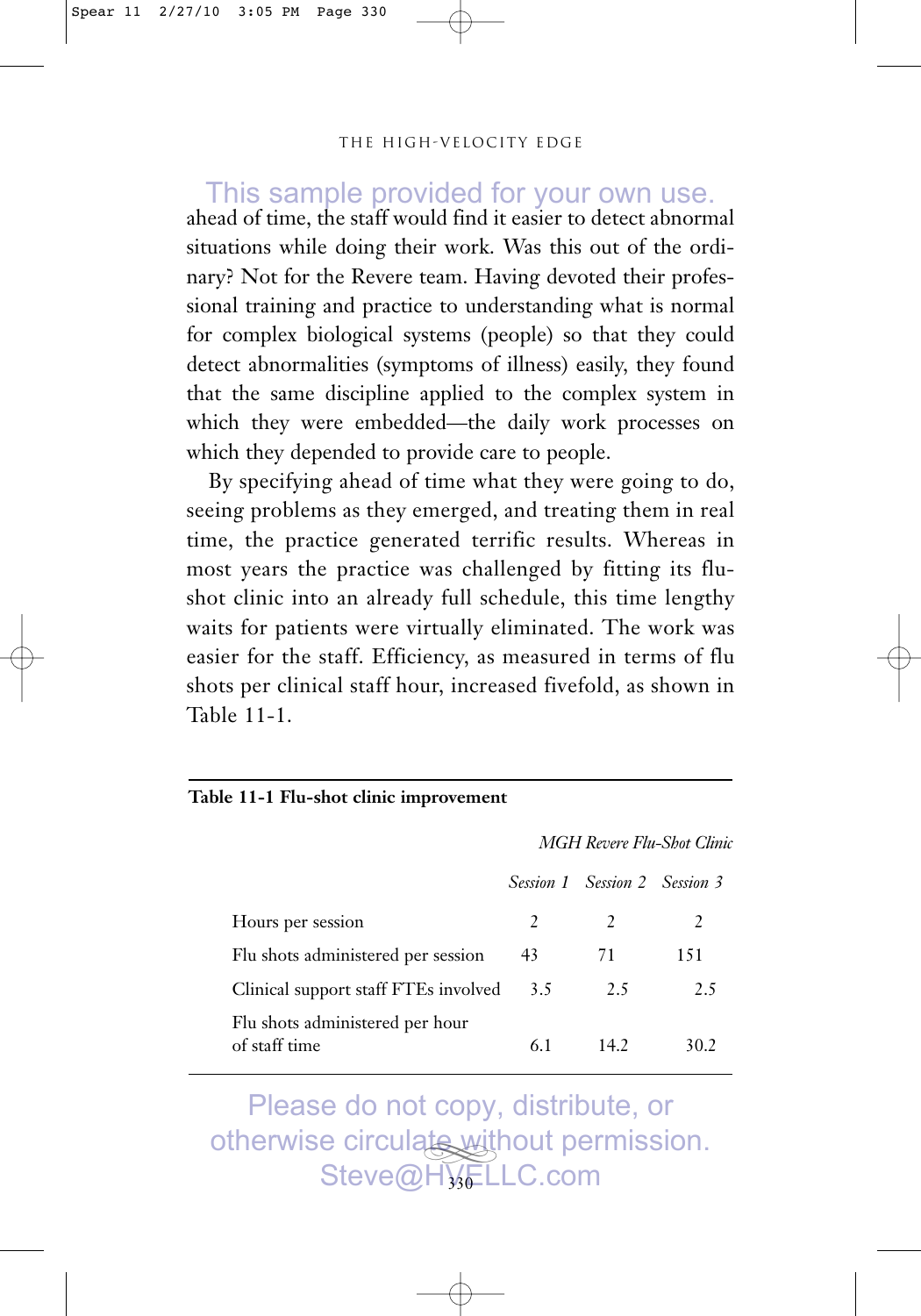The basic principle was that when a problem was identified, the staff did not "make do," work around the problem, or cope to get by. Having practiced the skills of process design and operation improvement on other "routine" work, they were in good shape to do the same thing at an accelerated pace (just as we saw with Toyota's crisis recovery in Chapter 10). When something went wrong during the clinic, they had a momentary huddle and a rapid redesign of a piece of the process, then continued almost without hesitation with a new specification in place. Changes were from stem to stern, affecting the work methods of individual people, the handoffs between one step and another, and the sequencing of work. For instance, checkin for the clinic collided with check-in for regular appointments; lines formed while nurses waited. A modification was put in place. Flu-shot patients were steered directly to the inoculation area; they filled out a simple paper "encounter form," and the front-desk secretaries entered the information into the computer during slow times and at the end of the day.

Another slowdown involved asking about allergies. Revere's patients speak English, Spanish, Arabic, Khmer, and Portuguese, with a smattering of French and Russian. Trying to get verbal confirmation on allergies created a huge bottleneck. Quickly, the nurses polled the center's interpreters and generated simple "point to" signs in each language. Another problem solved and then another one seen.

Normally, patients coming for an examination or consultation went into an examination room and had a chance to hang up their coats and prepare for the examination or treatment. The flu clinic was not in a typical exam room, and patients were not there as long as they would be for a regular exam. More time was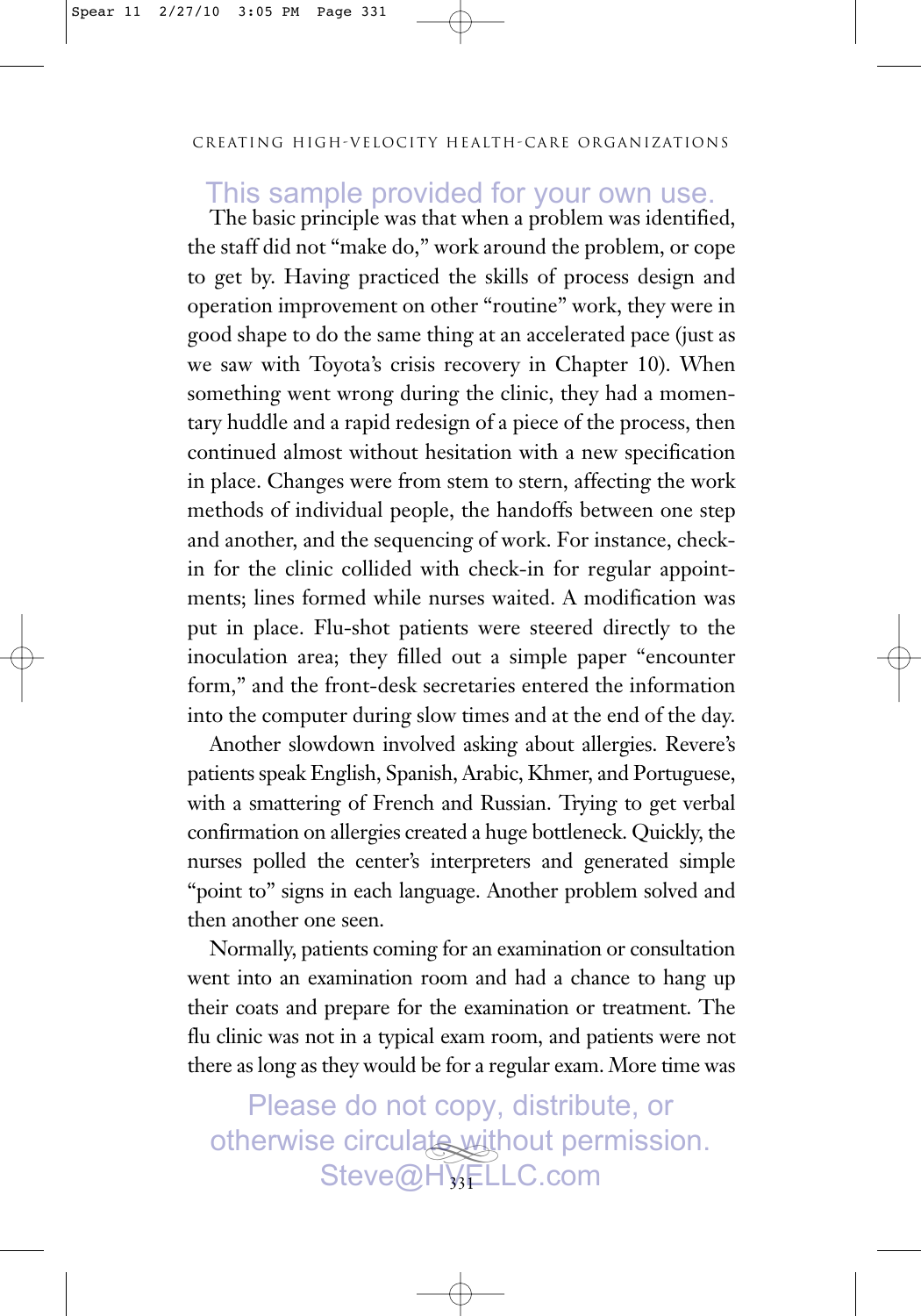spent fumbling with personal items and trying to find somewhere to place them than giving the shot. Another quick modification was made to the work area so that patients could disencumber themselves, get the shot, and be on their way quickly. In three shifts, totaling six hours, the staff made more than 20 process changes (approximately three times per hour) that allowed a fivefold increase in productivity. This sample provided for your own use.

As staff members were celebrating its success, they began speculating about the next year's clinic. They realized that the biggest bottleneck was patients trying to park in the health center's small lot. "How about a drive-through shot clinic?" someone suggested, not entirely facetiously. "We could have the patients queue around the block, where they could pick up the encounter form on a clipboard. At the right time, signs would advise them to take off their coats and turn up the heat in the car. As they got closer, another sign would tell them to roll down the window, and at the last minute they could stick their arms out."

Revere's efforts were not limited to the flu inoculations; these were part of a common approach to getting better across the board. In such a multilingual setting, having interpreters in the right place, at the right time, speaking the right language to support clinicians was essential for quality of care and efficient patient flow. Rejecting the alternatives of "we need more people," "we have to try harder," or "we just have to accept the disconnects," staff worked with the secretaries who scheduled appointments to better level the demand for language services, streamlined flows, better-partitioned time and responsibility for "on-line" work (real-time interpretation) and "off-line" work (follow-up on correspondence, lab results, and phone calls) more effectively, and built a better signaling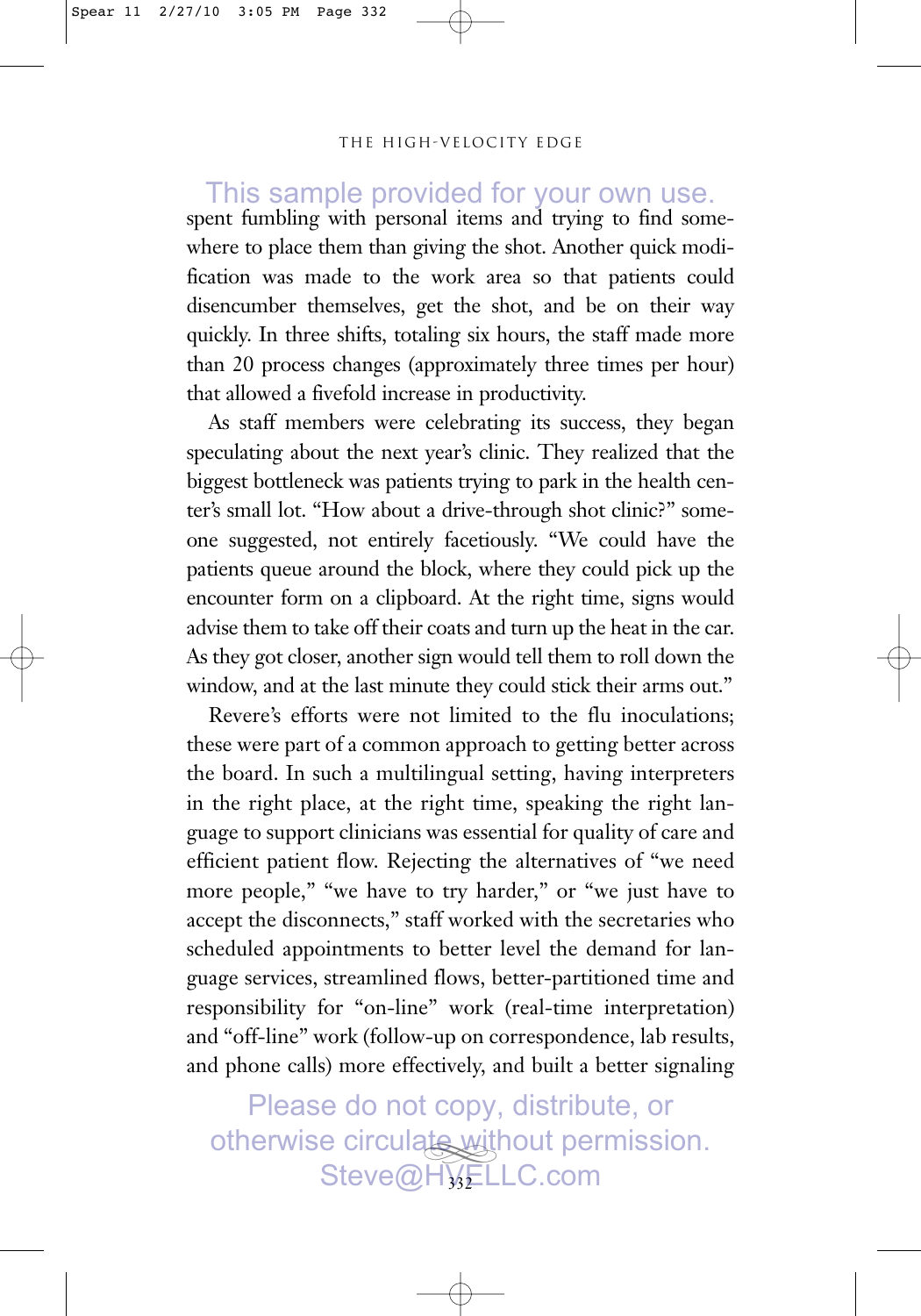system to call for language assistance. They discovered and showed that there was no problem of unavailable interpreters. There were myriad problems that made it too hard for interpreters to be available and too easy for them not to be. This sample provided for your own use.

The unit's medical director commented:

We became used to inefficiency to such a degree that we actually accepted it as the norm. It is only when these inefficiencies are removed that we realize just how great a burden they've been. The changes we have made are often subtle, but the cumulative impact of all these little changes has significantly improved efficiency and quality of life within the practice.

At MGH's Back Bay primary-care practice, the clinical staff members took Mrs. Grant's experience to heart and committed themselves to a simple doctrine: no ambiguity in work design and no workarounds of problems when they are seen. The staff members started by shadowing one another, with the practice manager shadowing the medical director and a licensed nurse practitioner tailing a medical assistant (MA). The shadows took minute-by-minute notes about what factors caused a disruption in the flow of work. In four hours, they together found nearly 300 instances in which the doctor and the MA had to work around a problem. Armed with those insights, they made it a weekly ritual to peel items off the list. The results included halving the distance the medical assistant had to walk each day, increasing the time per visit that the physician was in the exam room with patients, and decreasing the number of interruptions.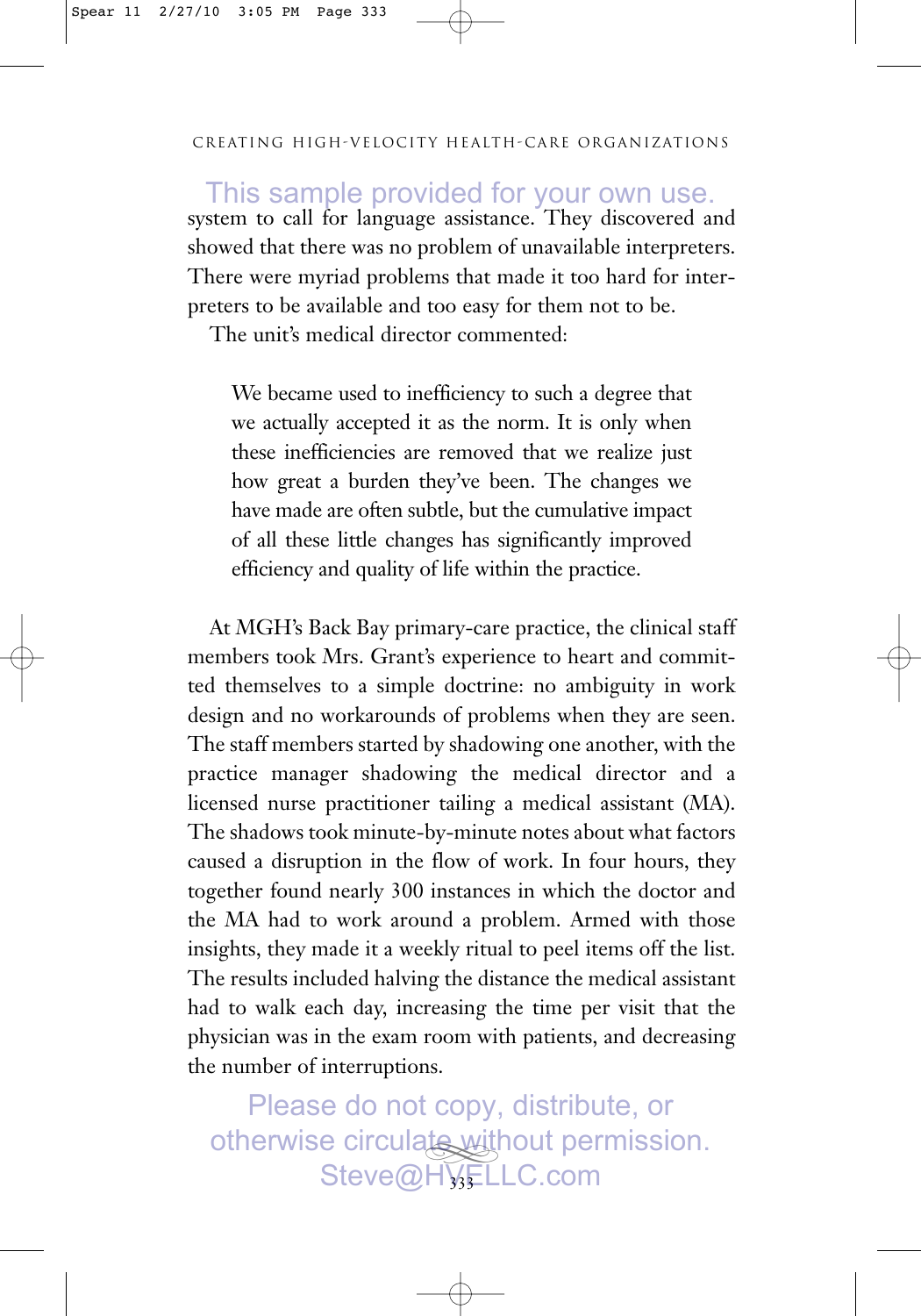They then applied the same approach to patient scheduling. Rather than contend with the fact that some patients were allotted too little time and others too much, doctors started tracking how much time was actually needed and what patient characteristics drove that need. Then, secretaries, doctors, and nurses developed an interview script for front-desk employees so that they could better determine the amount of time a patient needed for his or her next appointment. Rather than a one-size-fits-all standard appointment length in which too little time was allocated, forcing the doctor to run late or the patient to leave prematurely, they gave themselves the flexibility to match the time provided with the time needed.

The successes at Back Bay and Revere are significant examples because primary care is a critical link (but often the missing link) in the American health-care system. Good primary preventive care keeps people well so that they do not need other forms of care. For those with illnesses that cannot be cured and have to be managed, such as asthma or diabetes, good chronic care can greatly improve the quality of a patient's life while avoiding expensive and often ineffective acute (hospital) care.

In reality, our health-care system often undermines primary care and is therefore hard on patients and providers alike. Patients have trouble gaining access to practices in many areas, and primary-care doctors work long hours for far less pay than specialists such as dermatologists and plastic surgeons. Part of the cost of poor-quality health care is the toll that working in broken systems takes on doctors, nurses, pharmacists, technicians, aides, administrators, and others. Like the Big Three autoworkers I described in Chapter 3, these health-care workers have to go to work every day knowing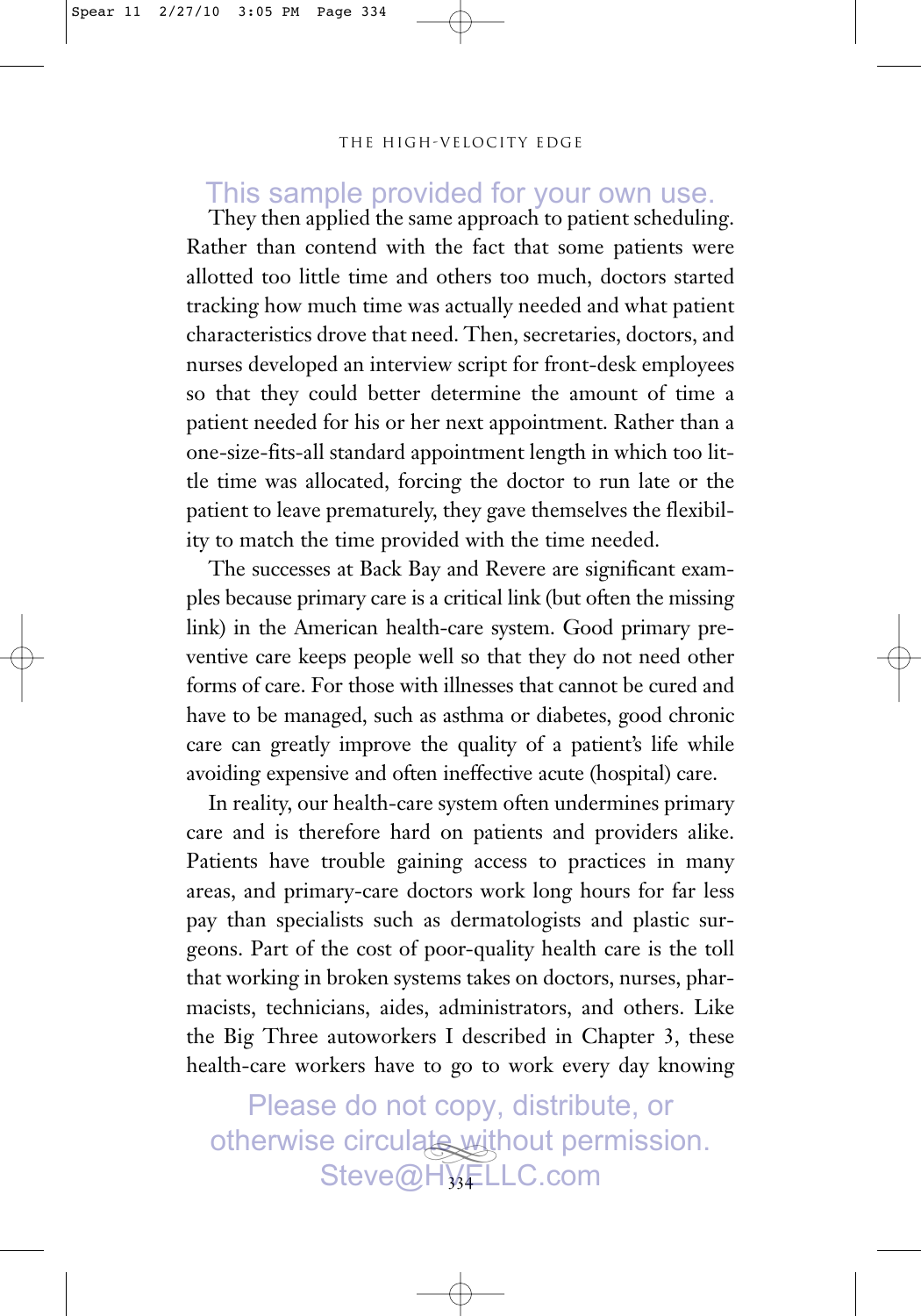that to do what they aspire to do, they will be firefighting, working around problems, and depending on their own and their colleagues' beyond-the-call-of-duty efforts just to keep frustrating situations from becoming tragic ones. And they still know that no amount of heroism will ever be enough. This sample provided for your own use.

All the success stories described above turned on an organization's decision to (1) switch from managing functions in isolation to managing the provision of care as a coherent, integrated start-to-finish process and (2) switch from making do when problems are discovered to designing work so problems are immediately visible, swarming those problems when they occur, and involving those who are affected by a problem in solving them and improving their own work processes. Let's watch this approach in action in the realm of acute care.

## **Case: Putting an End to Hospital-Acquired Infections**

The medical staff at Allegheny General Hospital (AGH) focused on the problem of bloodstream infections related to central lines, which are catheters snaked into a vein in order to deliver medication very quickly into the bloodstream. These infections add \$3,700 to \$29,000 to the cost of care for patients who become ill. Much worse, they kill 14,000 to 28,000 patients a year in the United States. Allegheny General's chief of medicine, Rick Shannon, and his colleagues wondered whether a systems approach similar to that of companies such as Alcoa and Toyota would allow AGH to eliminate central-line infections entirely.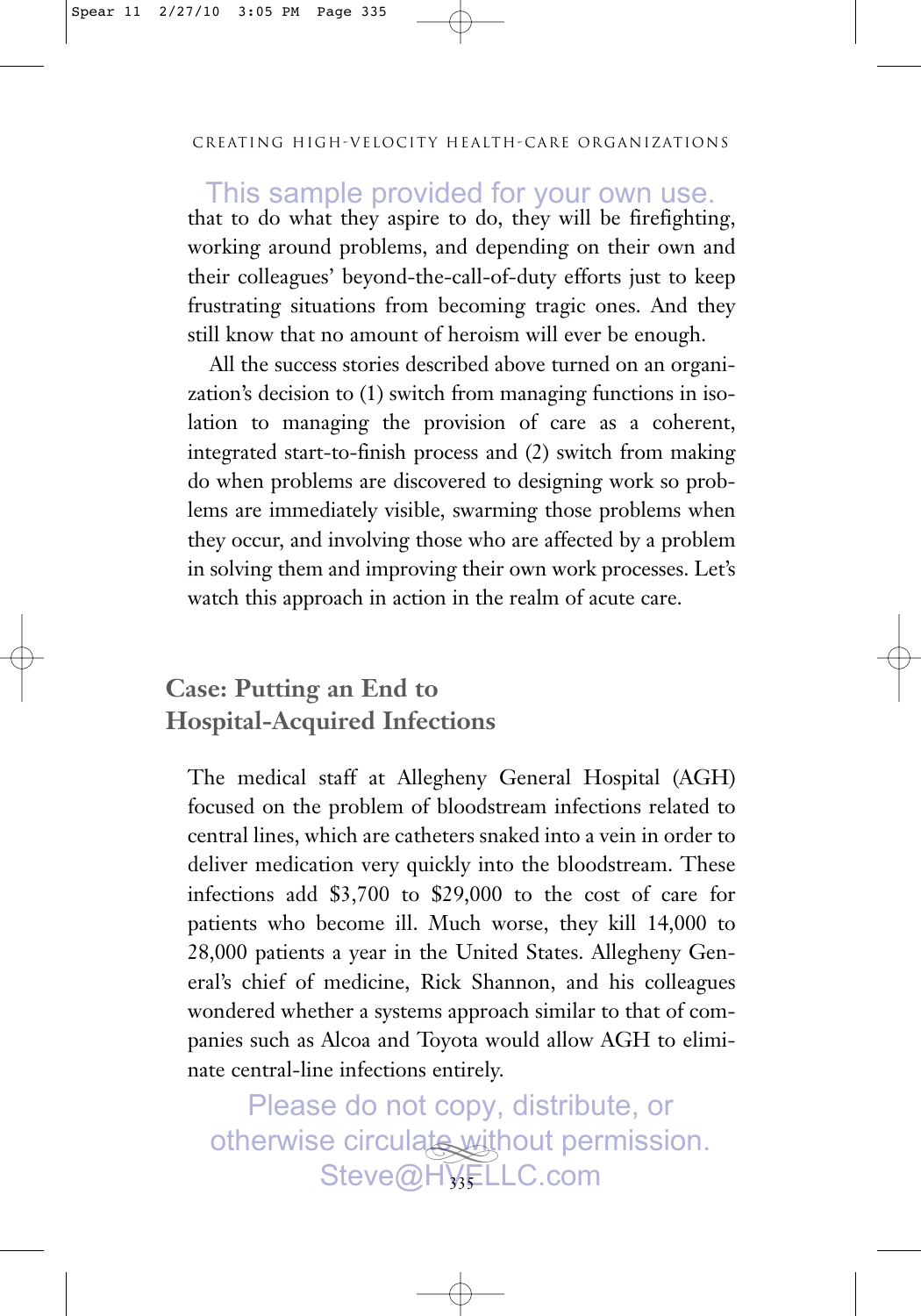Allegheny General started by reviewing the medical records of every patient who had passed through its intensivecare and cardiac critical-care units in fiscal year 2003. They wanted to determine which factors had caused individual central-line infections and use those discoveries as the basis for process improvement.

Their effort had two surprising results. First, the medical records said little about what caused infections. Although the records documented the treatments that had been ordered and those that had been carried out, they did not capture the subtleties that cause infection, such as inadequate hand hygiene, a catheter accidentally draped across a ventilator tube, or shared equipment that has not been properly sanitized. The second surprise was that AGH's rate of central-line infections was far higher and the consequences for patients far worse than they had realized. AGH had been recording infections related to subclavian placements—catheters snaked past the collarbone and the sternum—but had not been tracking the more infection-prone femoral placements—catheters snaked through the groin. They also had not counted AGH patients who had been readmitted to other institutions for treatment of central-linerelated infections. AGH's infection rate was really double what had been thought. More significant were the human costs: Among the 1,753 patients admitted to AGH's intensive care units in 2003, 37 patients had been infected, of whom 19 died.

Realizing the limited utility of retrospective reviews of aggregated data, AGH created a central-line team with the mission of observing every central-line placement and every incident of line maintenance to see the microbreaks in routine that might lead to an infection. They found that doctors,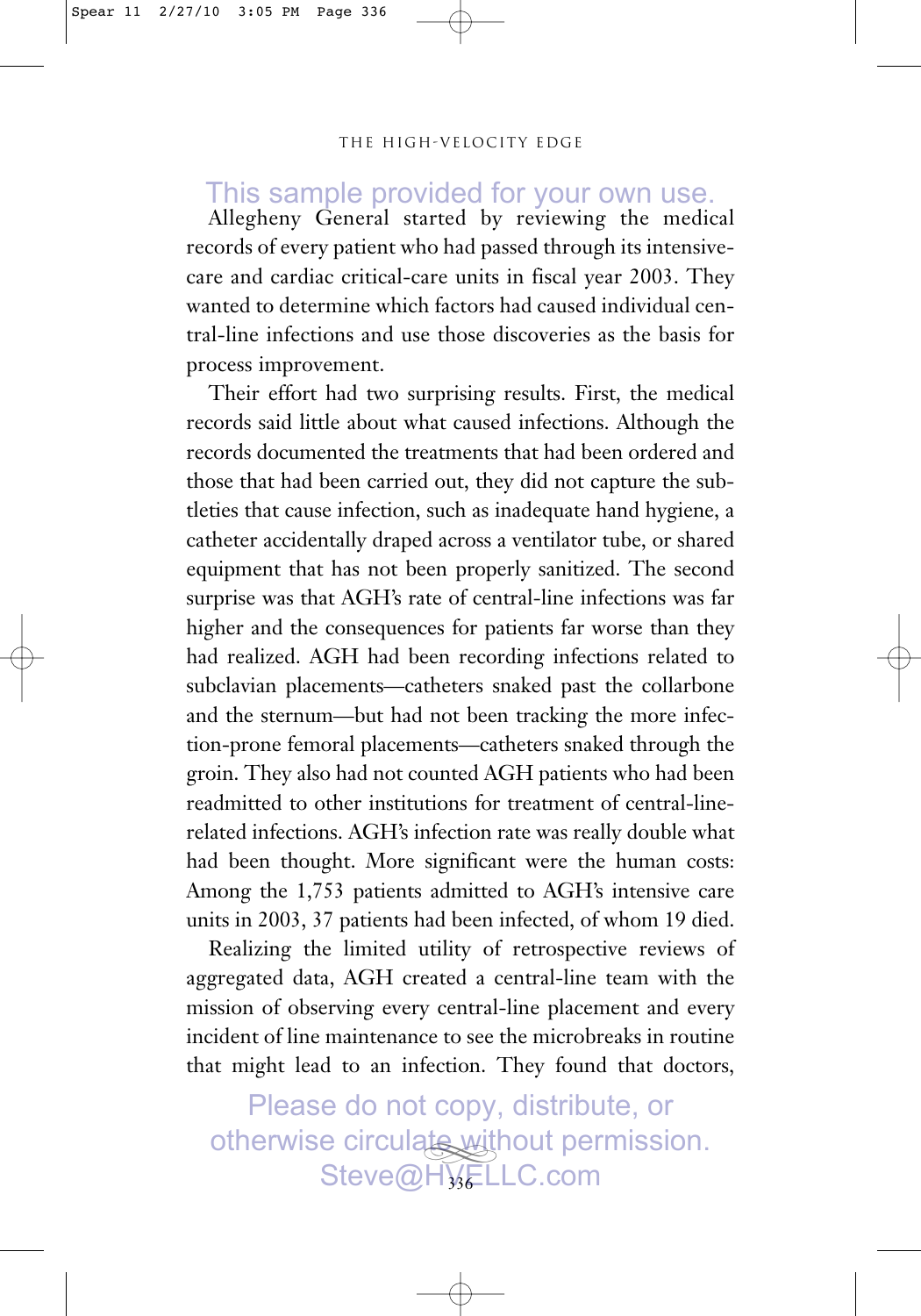nurses, the materials distribution staff, and others were working hard, but in isolation from one another. Each work "element" was not well-integrated into the system, leading to problem after problem. There were problems rooted in ambiguous assignment of responsibility (pathway problems, as discussed in Chapter 6), unreliable handoffs and exchanges of information (connection problems), and individual work methods that were not dependable. The one point on which all could agree was the desired output of the process for placing and maintaining lines: No one should be harmed. This sample provided for your own use.

In terms of the system breakdowns, the team observed a resident who was on call in the intensive-care unit (ICU) placing a femoral line in a patient, a particularly surprising move given all the attention that had been given to the risk and cost of infections. True, it is easier to insert a central line on the inside of the thigh—a femoral line—than near the collarbone—a subclavian line. There is less twisting and turning required. But in the long run, a femoral line is much more dangerous because the inner thigh is a much "dirtier" part of the body than the neck; there are many microbes in that area that are happy to take advantage of a puncture in the skin and invade the body.

This is basic information that any medical resident knows. Why, then, had this resident placed a femoral line rather than a subclavian line? Certainly, he was neither lazy nor stupid. Rather, he was forced into a dilemma. Those responsible for creating training rotations, and those responsible for scheduling residents within a rotation, had done so without taking into account the specific needs in that particular unit. They had done their work, but without a clear understanding of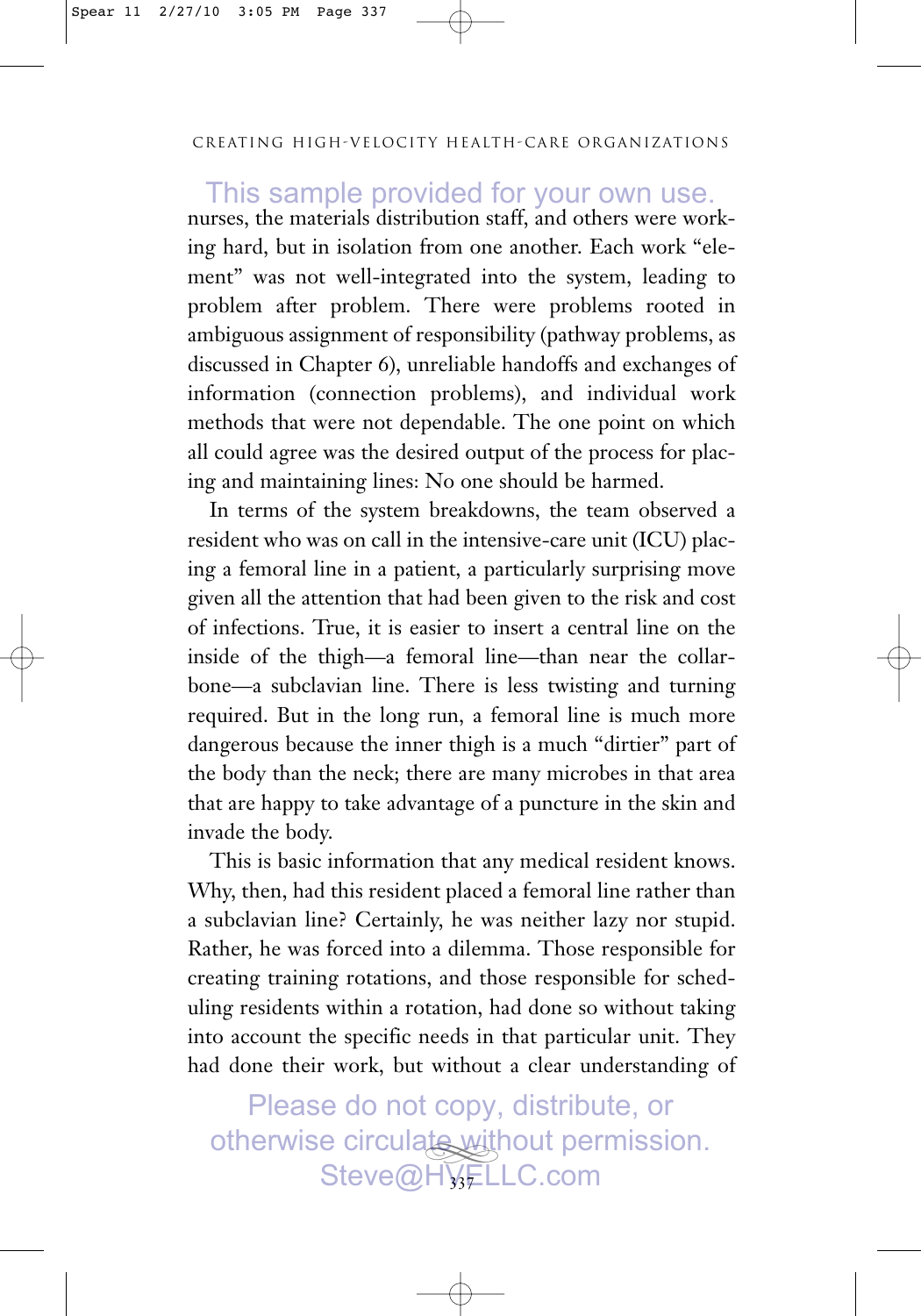how it fit into the system as a whole. He hadn't had specific training in how to place central lines. He did his best under the circumstances, using the femoral placement because he did not feel confident doing a more difficult subclavian one. This sample provided for your own use.

However, the problem went beyond that. If the femoral line had subsequently been replaced with a subclavian line, there would at least have been less time for microbes to take advantage of it. But that was unlikely to happen; there was no one specifically designated to move lines from high-risk to low-risk locations. The more experienced specialists in intensive-care medicine were the obvious choice, but there were poor mechanisms for the night shift to indicate to the day shift that a line should be replaced. In other words, the connection—the handoff of responsibility (in the form of information about high-risk lines) from one shift to the next—was underdesigned.

Idiosyncratic and plentiful as those problems were, once they were seen, they could be solved. AGH developed training for all residents rotating through the ICU and adjusted its schedules to make sure every shift had someone capable of placing subclavian catheters. While those responses were being developed, every day shift had a person responsible for replacing femoral lines with subclavian lines (the specialists mentioned above) and the team worked out a set of simple signals to indicate when such work had to be done.

Once a central line is put in, it needs to be maintained. The line itself needs to be checked for kinks, the puncture needs to be checked for infection, and so on. And here, too, the team observed breakdowns as nurses tried to do their work but couldn't find bandages, gloves, gowns, or hand sanitizer where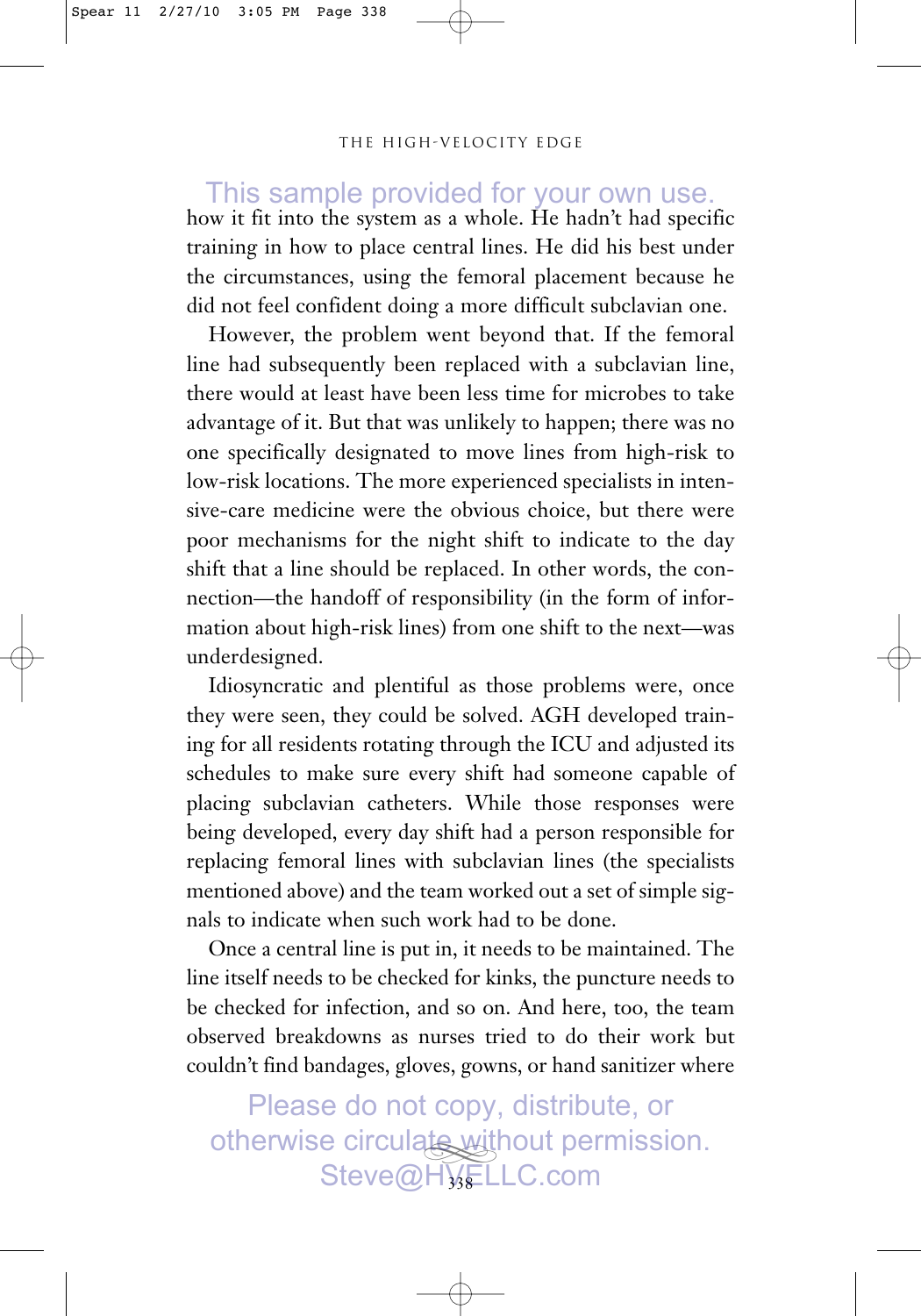and when they needed them. Rather than continue the traditional nursing practices of hunting and hoarding or "being careful" (for example, changing a bandage while standing on tiptoe as far from the patient as possible because you can't find the gown you should be wearing when you work close to a patient), the team worked to integrate nursing and materials distribution into a reliable system to help determine what items were needed in what quantity, in what form, and at what location by whom and when, to ensure that catheter-wound sites could be cleaned and rebandaged without running the risk of infection. This sample provided for your own use.

No one ever found a silver-bullet solution to the problem of infections. Rather, the line team and the ICU staff made dozens of changes in the way they did their work and the results of their 90-day effort were spectacular. In 2004, the number of patients and the severity of their conditions increased at Allegheny General, but the number of infected patients dropped from 37 to 6 and the number of deaths plummeted from 19 to 1. The record of success continued through 2005 and 2006 (see Table 11-2).

## **Case: Stress-Testing and Improving Medication Administration**

In the previous example, problems occurred often enough that it was possible to see them just by watching the system in action. The University of Pittsburgh Medical Center (UPMC) South Side hospital took this approach a step further by creating a high-speed mock-up of their own pharmacy in order to see problems that would be much harder to spot in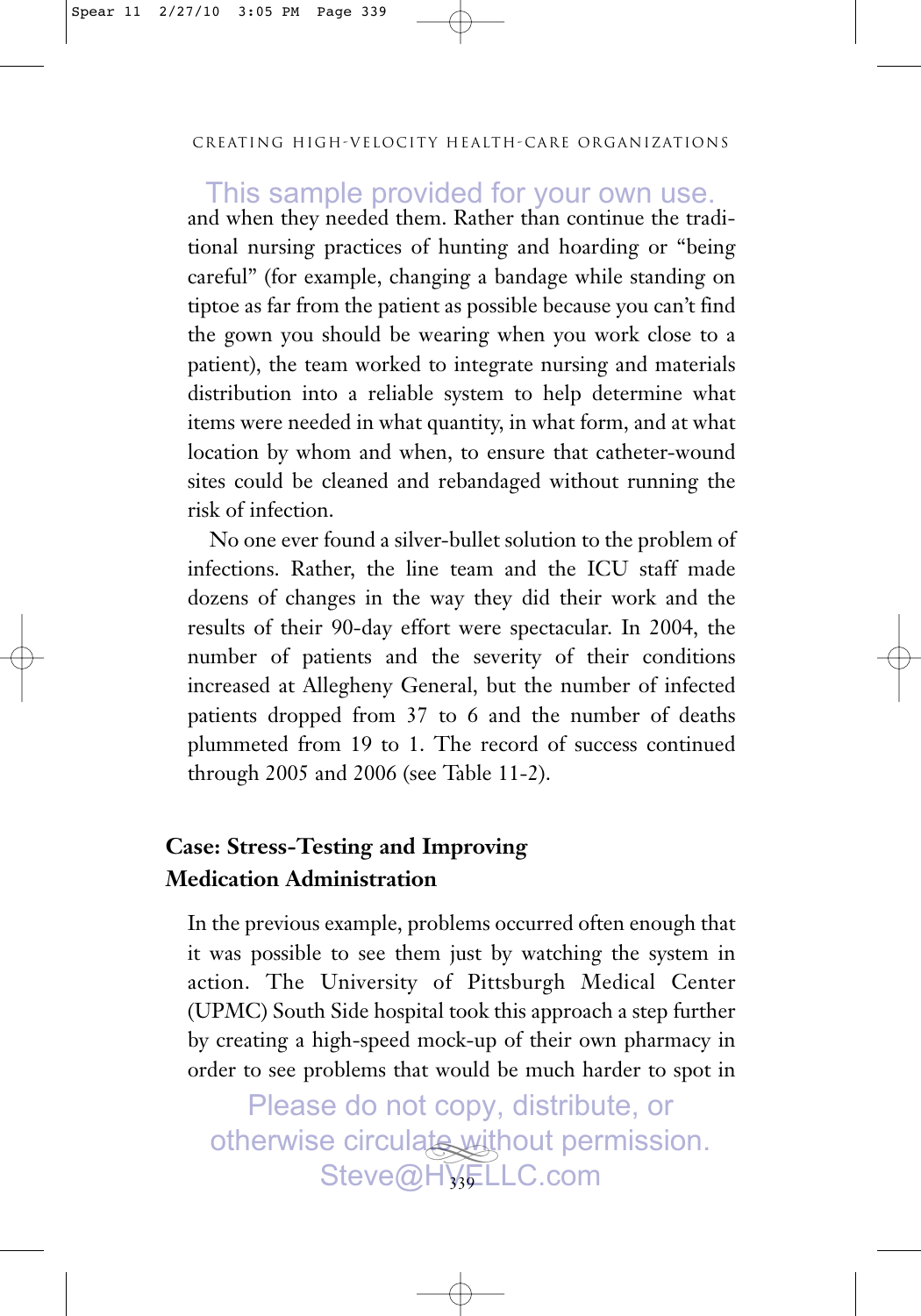#### **Table 11-2 Eliminating Central-Line Infections at Allegheny General Hospital**

|                                          | <i>FY 03</i> | <i>FY 04</i><br>Year 1 | <i>FY 05</i><br>Year 2 | <i>FY 06</i><br>Year 3<br>$(10 \; months)$ |
|------------------------------------------|--------------|------------------------|------------------------|--------------------------------------------|
| Intensive-care-<br>unit admissions       | 1,753        | 1,798                  | 1,829                  | 1,832                                      |
| Central lines<br>employed                | 1,110        | 1,321                  | 1,487                  | 1,898                                      |
| Line days                                | 4,687        | 5,052                  | 6,705                  | 7,716                                      |
| Infections                               | 49           | 6                      | 11                     | 3                                          |
| Patients infected                        | 37           | 6                      | 11                     | 3                                          |
| Rates (infections/<br>$1,000$ line days) | 10.5         | 1.2                    | 1.6                    | 0.39                                       |
| Deaths                                   | 19 (51%)     | $1(16\%)$              | 2(18%)                 | $0(0\%)$                                   |

real time. South Side had decided to deal with the persistent problem of missing meds: the disruption caused by nurses going to the place where medications were stored in the nursing unit, only to discover that what was needed was not there. The subsequent waste of time and emotional energy to restore the system by chasing down a pharmacist to chase down the pill was extraordinary. I remember watching one nurse finding that a med was out of place. She called the pharmacist who was to have dispensed the medication, but that person was not in the room. Another pharmacist did his best to track down the order, but to no avail. After an hour of churning, the original pharmacist returned to the department. In fact, the med-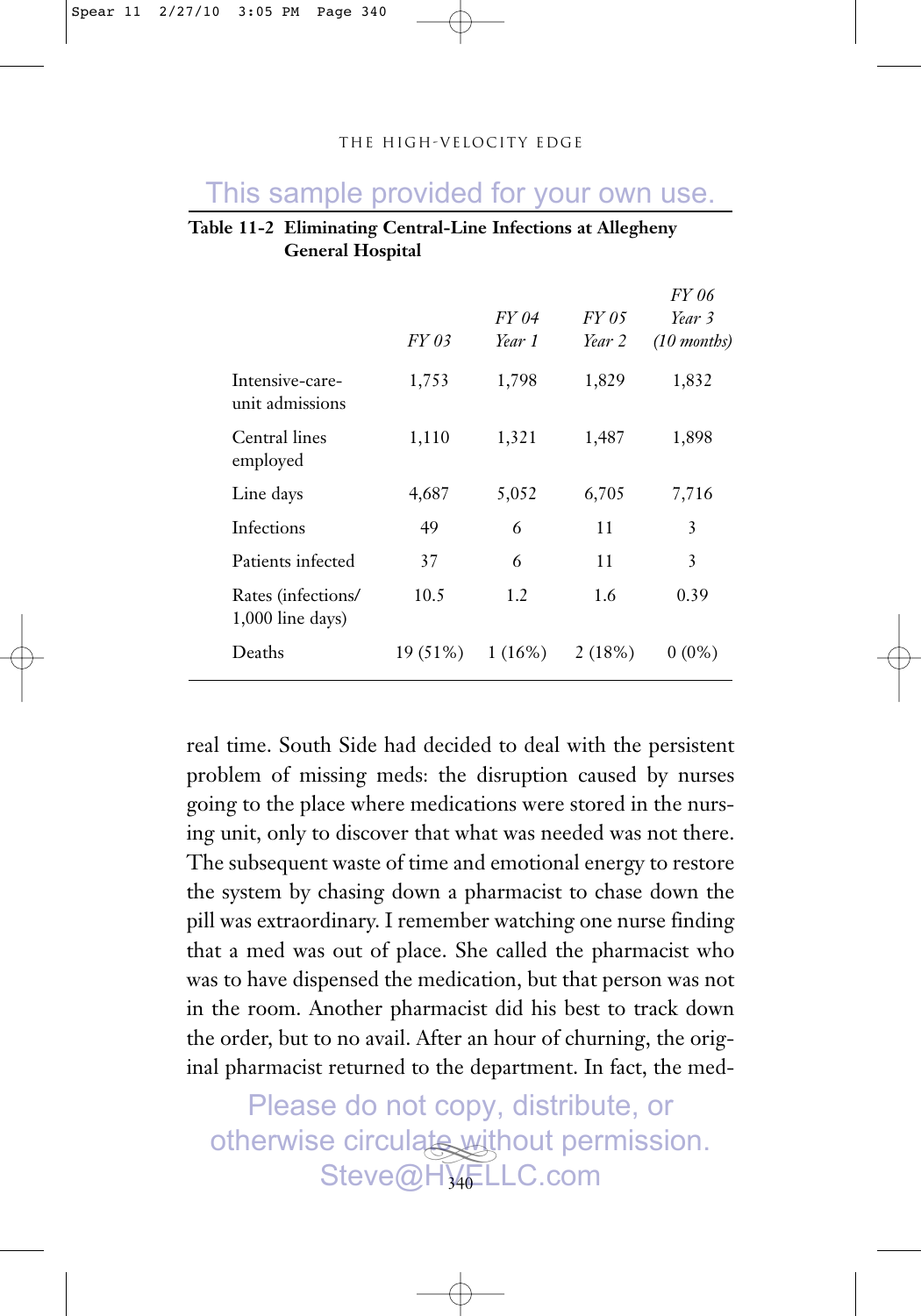ication was not missing; it was stocked out and on order from the distributor. Obviously, there were several problems here. The first, of course, was the problem of stockouts and the second was the difficulty of making visible the fact that the medication, though late, was on the way. Even in the absence of the drug, that information would have saved hours of wasted nursing and pharmacy time. This sample provided for your own use.

Fatigued and frustrated by situations of that type occurring too often, the staff members challenged themselves with the following question: Why isn't medication administration *ideal*? That is, why can't the pharmacy deliver one order at a time when it is requested and when it is needed, without defects or delays?

They had some insight into the problem. Medication administration was done in batches. Physicians made their rounds early in the day, with occasional follow-ups if patients' conditions changed. Medication orders would be collected and delivered periodically to the pharmacy and entered by the pharmacists, who would look for potential problems with dosages, interactions, and allergies. Orders would accumulate until the afternoon. The next day the pharmacy staff would begin filling the orders, assembling the proper mix and volume for each patient. This was done by the afternoon, at which point a "delivery tech" would run things to their point of use in the hospital. There was a separate "first orders" process for getting at least one dose to a patient after an order was written, but that did not account for the bulk of the deliveries and, anyway, it was in effect a redundant workaround solution to the problem that the main process was too balky to be relied on for speed. Because so much time passed before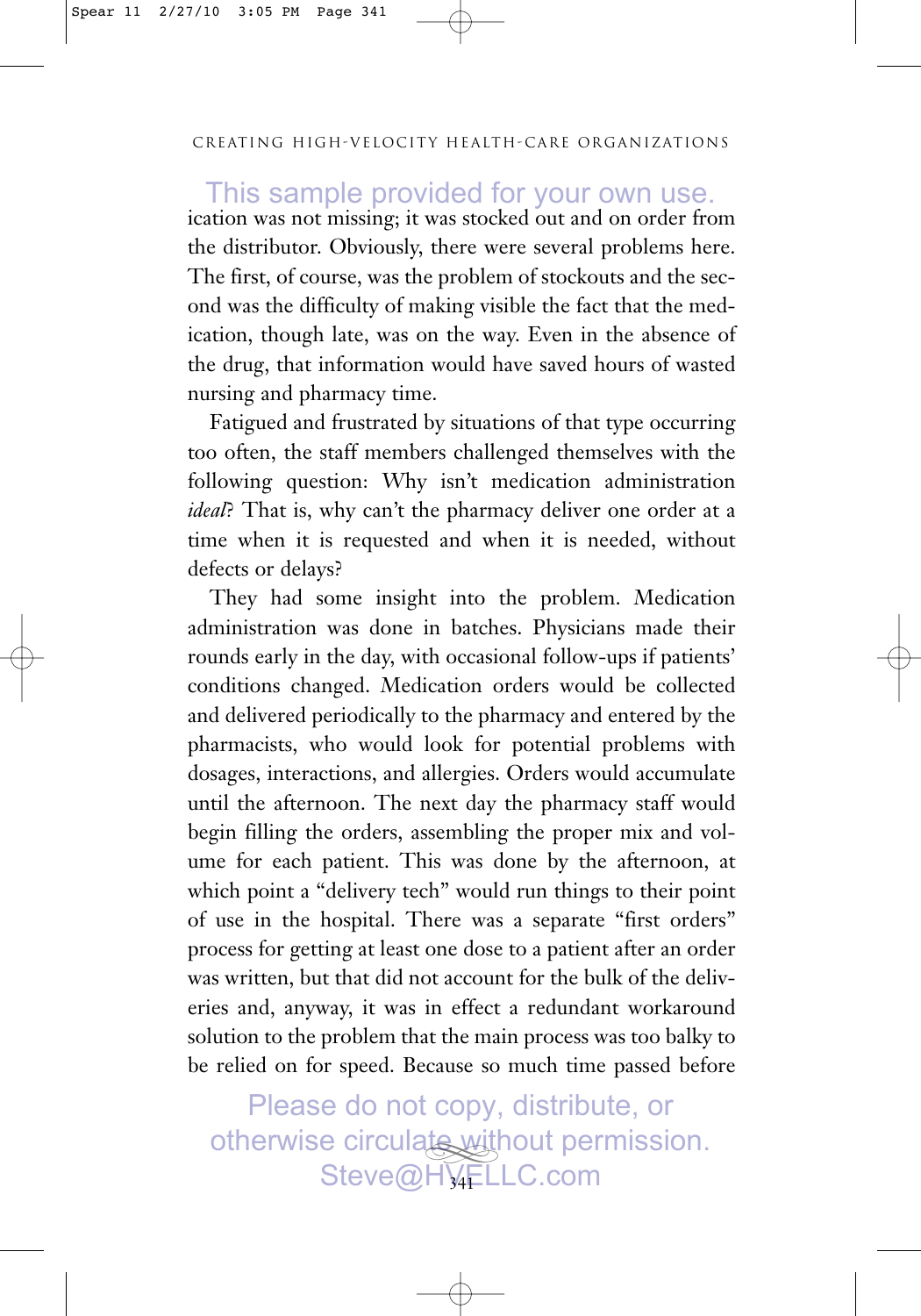medications were delivered, there were double workarounds: getting additional meds to fill the gap between when the first order drop-off was made and when the regular deliveries occurred and returning medications to the pharmacy because patients' conditions had changed in the meantime. This sample provided for your own use.

To get to the root of the problem, the staff set up a prototype process. They took a real pharmacist, a real pharmacy tech, and real orders—although from the previous day—and tried to fill those orders one at a time (one every three minutes, as it worked out), delivering them to a cardboard box rather than to the unit. With everything in place, they started the test, stopping every time the pharmacy team could not maintain the pace and investigating why they could not. There were printer jams, stockouts, excessive walking distances, and so forth. Within a few hours, they discovered dozens of factors that made keeping up impossible. Some were easy fixes, such as storing drugs in accordance with how frequently they were used rather than alphabetically. Others were more difficult, such as changing the time that deliveries were made to nursing units so as not to interfere with meals and patient hygiene. Together, these changes had a large cumulative effect.

Delivering one order at a time ultimately was not feasible because the doctors did their rounds within a narrow period in the morning and the evening—before or after their scheduled surgery and clinical hours—and some units were quite far from the pharmacy. Still, there were remarkable gains. Before, a whole day's worth of orders would not be delivered until the next day. Now, every order was being delivered no more than two hours after it was placed. The rate of missing meds fell 88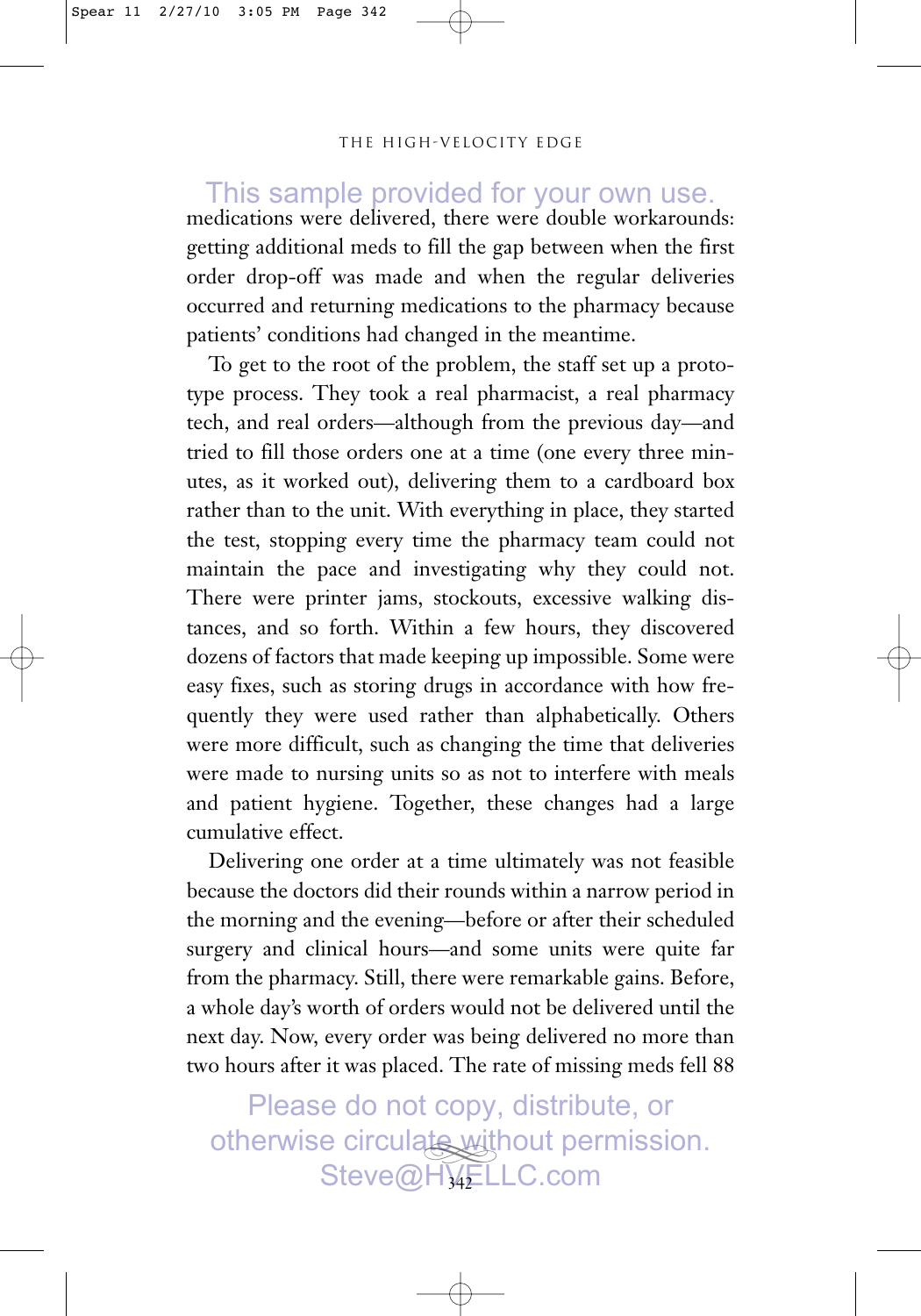percent, search time went down 60 percent, stockouts were cut by 85 percent, and the need to dispose of intravenous medications that had been mixed but not used was reduced significantly. This sample provided for your own use.

## **Case: Stopping the Presurgical Madness**

It used to be that on a typical day, 40 patients or more came to the West Penn Allegheny Hospital ambulatory surgery unit. The staff made heroic efforts to have the patients ready to go whenever the surgical team was ready to take them. The patients, on the other hand, spent hours waiting for their surgery, wearing their embarrassing hospital gowns. But after some months of high-velocity effort, the situation there was entirely different, as can be seen in Table 11-3.

The difference between the before and after conditions was due to Gloria, the nurse in charge of presurgical nursing. Having heard fellow Pittsburgh resident and Alcoa CEO Paul O'Neill's admonition that the way to get close to zero injuries at Alcoa was to see problems, solve problems, and share what was learned, Gloria had an epiphany: "I always thought I was a problem solver," she confessed. "But then I realized I had been 'solving' the same problem every day for 20 years."

Gloria decided that enough was enough. She declared to her staff that, starting the following Monday, she would not help them work around problems as in the past. Instead, she wanted them to call her immediately when they experienced a problem so that she could help swarm it and solve it and it would not recur, needing to be solved again every day for another 20 years.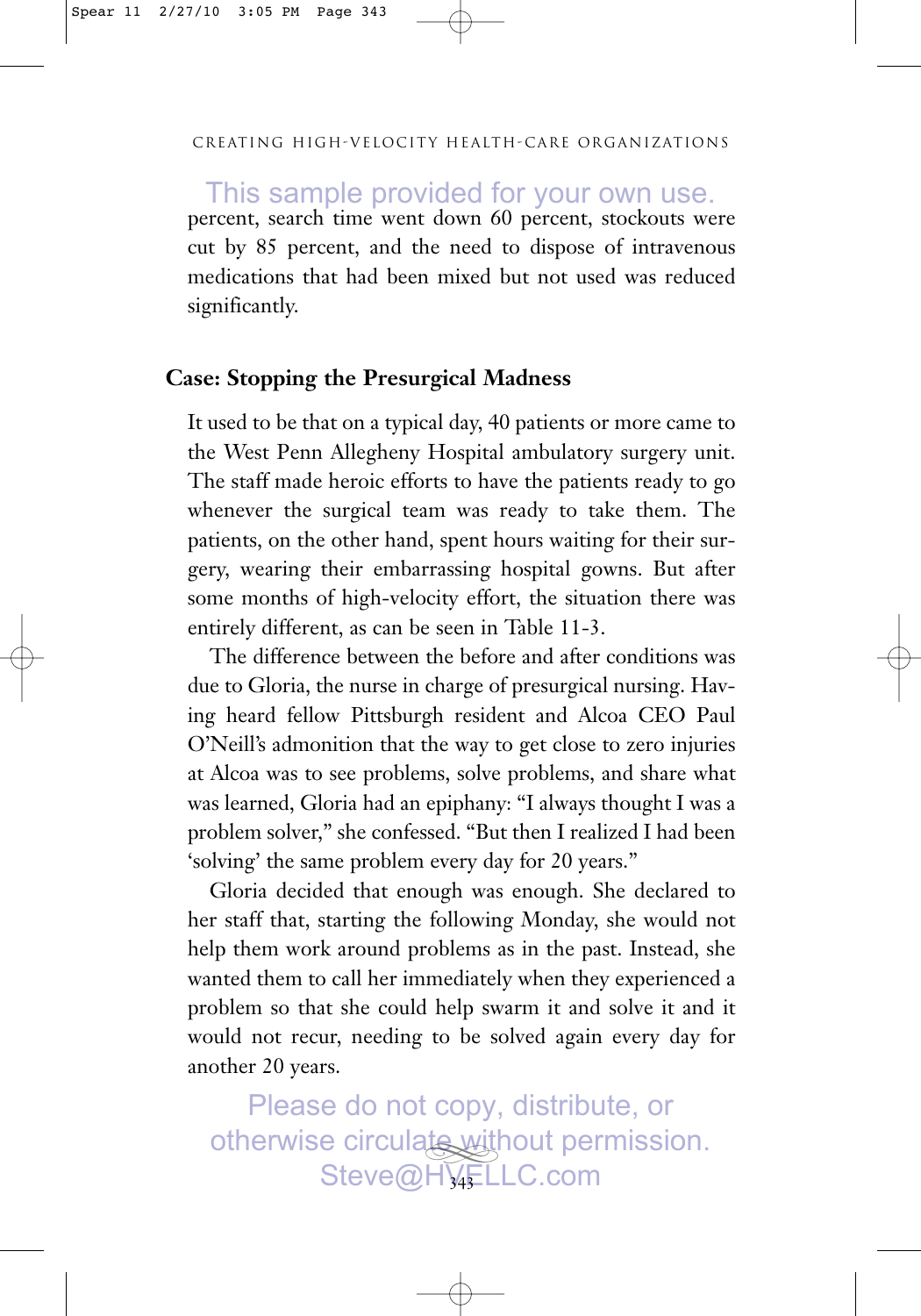#### The High-velocity Edge

# This sample provided for your own use.

#### **Table 11-3 Presurgical Nursing at West Penn Allegheny**

| Metric                                                    | <b>Before</b>                                                  | After                                                                                         |
|-----------------------------------------------------------|----------------------------------------------------------------|-----------------------------------------------------------------------------------------------|
| Time between signing in<br>and starting registration      | Up to 2 hours                                                  | $\theta$                                                                                      |
| Time patients spent<br>registering                        | 12 minutes<br>to 1 hour                                        | 3 minutes                                                                                     |
| Time spent assembling<br>patients' charts                 | 9 hours each day                                               | $2.25$ hours                                                                                  |
| Number of charts with<br>unstamped pages                  | 35                                                             | Less than 1                                                                                   |
| Nurses' time wasted as a<br>result each day               | 70 minutes                                                     | Negligible                                                                                    |
| Number of gowned patients<br>waiting on chairs in hallway | 4 to 7 at any<br>given time                                    | $\theta$                                                                                      |
| Time spent waiting in<br>gowns in public                  | 25 minutes<br>on average                                       | $\theta$                                                                                      |
| Number of patients whose<br>lab results are incomplete    | $7$ out of $42$                                                | $\theta$                                                                                      |
| Availability of supplies                                  | Some unavailable;<br>others overstocked<br>but past expiration | What is needed<br>is available<br>when, where,<br>to whom, and<br>in the quantity<br>required |
| Number of unnecessary<br>blood-bank reports issued        | 10 to 11 per day                                               | $\overline{0}$                                                                                |

There was an important qualification. She understood that, at Toyota, a fundamental part of the work of team leaders and group leaders is problem solving and process improvement. Yet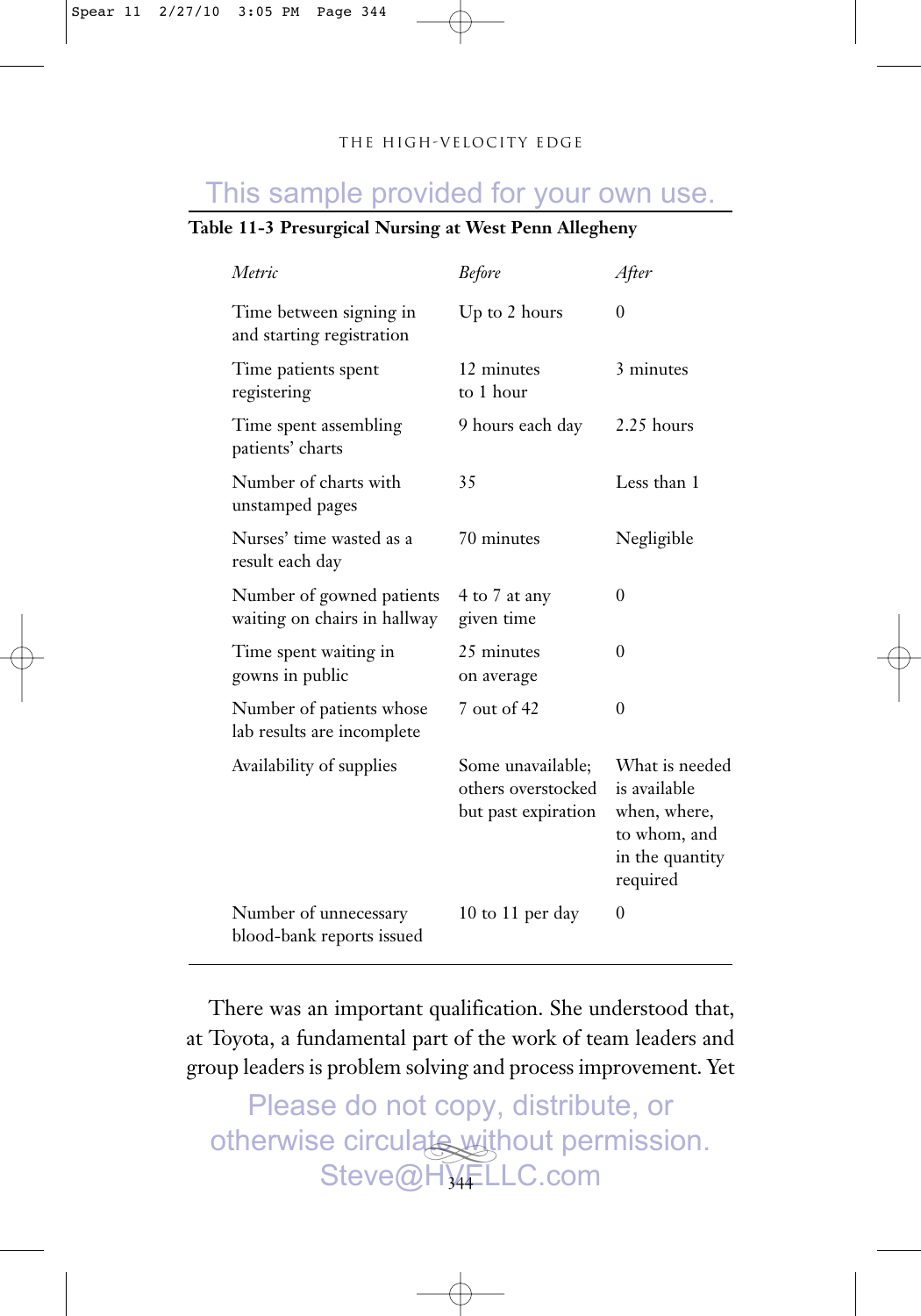she knew that she could not make an abrupt change, flipping 180 degrees from working around problems to solving them. Even half a day would be too much. After some reflection, she decided to start with a 15-minute period in the afternoon (2:00 to 2:15), after most of the surgeries had begun. This sample provided for your own use.

At 2:00 p.m. on Monday, Gloria stopped her usual frantic fire-fighting, stationed herself in the center of the unit, and waited. That Monday was like any other Monday, with the normal need to chase down lab results and supplies, yet no one reported a problem. It was normal, after all. On Tuesday, Gloria reexplained the concept, but again there were no problems reported. On Wednesday, a nurse came running to Gloria with a problem. Eager to rush to it while it was still hot, Gloria was disappointed, though not terribly surprised, to find that the problem already had been worked around.

It was not until the next Monday that someone brought a live problem to her. In taking a patient's history, a nurse had found that the chart was missing forms and had other defects. Immediately, Gloria huddled with the secretary who built the charts every day to help establish what it meant for a chart to be defect-free and investigate what it was about the job that made creating a defect-free chart so difficult. Needless to say, they did not resolve that on Monday, and even Tuesday's and Wednesday's 15 minutes were not sufficient. However, by pounding away at the problem day after day, they developed myriad countermeasures: how to organize the workstation, how to access documents, how to create consent forms, from where to gather patient information and previous lab results. Chart building went from taking nine hours a day to taking two, and nurses no longer needed to fix broken charts on the fly.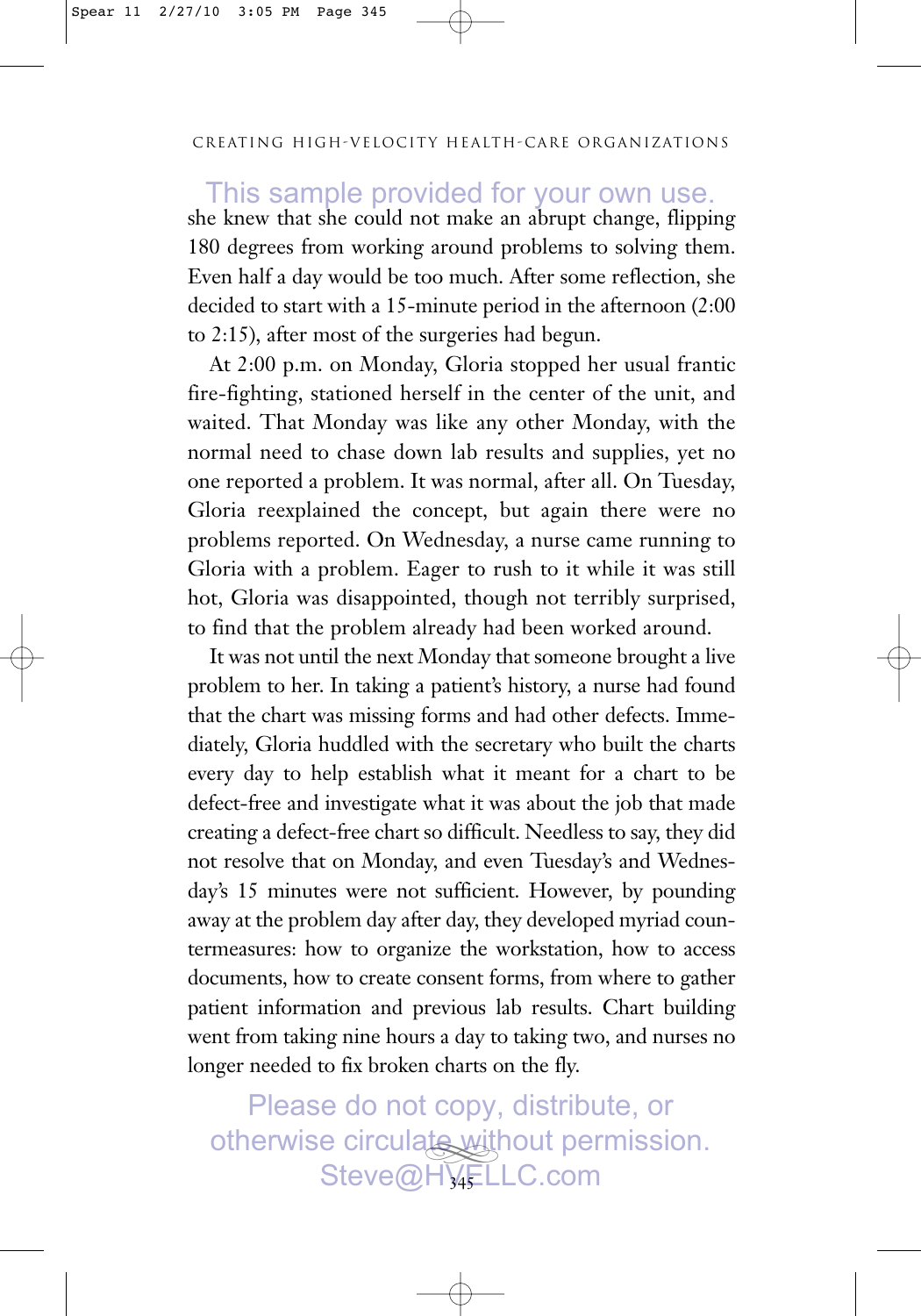More to the point, they had freed so much time that it was like having an extra secretary in the unit and a lot of additional nursing time. Now Gloria was free 30 minutes a day to see a problem and solve a problem rather than helping with workarounds. Registration popped up as the next problem to solve and when the dust had settled, the unit ended up with the equivalent of yet one more secretary.

Within a few months, a unit that had been hard on patients and staff alike was functioning like a well-tuned machine. The key was taking that first step of breaking the workaround habit—even if only for 15 minutes a day, during a slow time solving problems, stabilizing and improving the process, and gaining bundles of time for nursing the patients rather than nursing a broken process.

#### **Case: Total Dedication to High-Velocity Health Care**

There are many health care providers testing the waters, experimenting with managing the complex processes needed to deliver care in the same fashion as the world's greatest organizations. A few have taken the plunge. One is Seattle's Virginia Mason Medical Center (VMMC), a 300-bed teaching hospital that employs 5,400 people, has 400 doctors, admits 16,000 patients a year, and has more than 1 million outpatient visits. Struggling with problems of staff retention, quality, safety, and cost, VMMC's leadership got interested in the Toyota Production System in 2001 when they started learning about the great results local businesses were getting by upgrading the way they managed their complex work systems.

VMMC dipped its toes in the water with a few pilot projects. Then, in 2002, the hospital's chairman and president, along with

otherwise circulate without permission. Steve@H34ELLC.com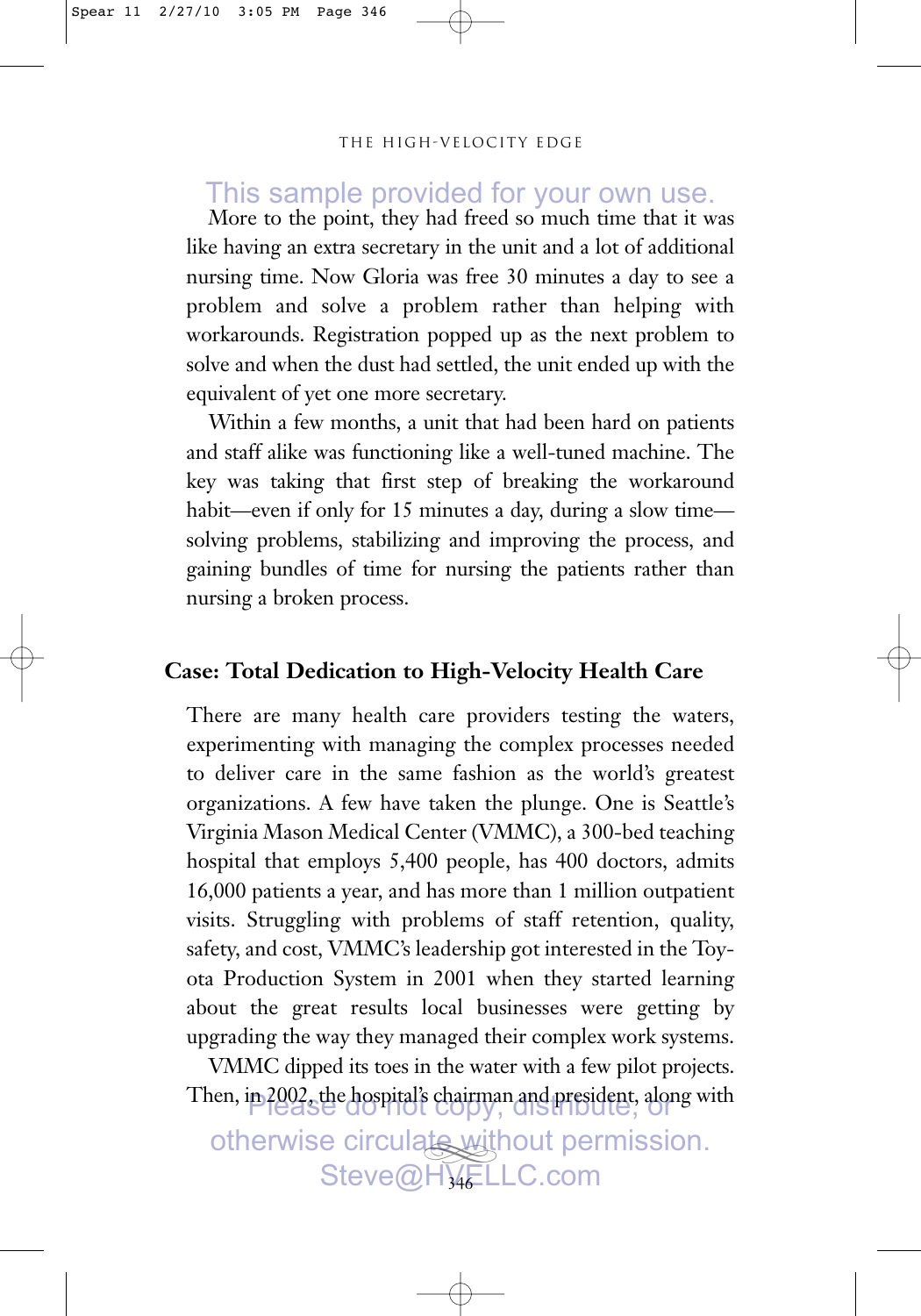its senior administrative and medical leadership, made a twoweek visit to Japan. They toured factories, worked on the line briefly, and participated in an improvement project at a Toyota affiliate. They were blown away by the discipline with which work was done and the flexibility and agility with which it was improved and adapted with fluid grace. This sample provided for your own use.

Upon their return, VMMC's leadership made a commitment to provide the same high-quality work environment to their staff and the same quality of service to their patients that they had experienced in Japan. They also made a commitment to retain all employees; they didn't want people to conclude that finding ways to accomplish more work with less effort would be rewarded with a layoff.

VMMC began training *everyone* on the staff, from frontline workers to the most senior executives and even members of the hospital's board. Then it tackled head-on the coupled problems we saw in the Mrs. Grant tragedy: operating complex processes as if managing the functional pieces were sufficient and tolerating (even encouraging) workarounds when the system was crying out about the flaws in its design. To complement the deep clinical expertise in its various departments, Virginia Mason created a "*kaizen* promotion office" as a place to develop expertise in process management; in other words, it had its medical professionals develop their expertise within functional specialties (the vertical perspective to which we referred in earlier chapters) while home-growing expertise in the horizontal perspective of crafting high-performing boundary-spanning care-delivery processes.

These process experts have led hundreds of rapid-improvement projects, attending to sick processes with the urgency that traditionally was reserved for attending to sick people. To

otherwise circulate without permission. Steve@HyELLC.com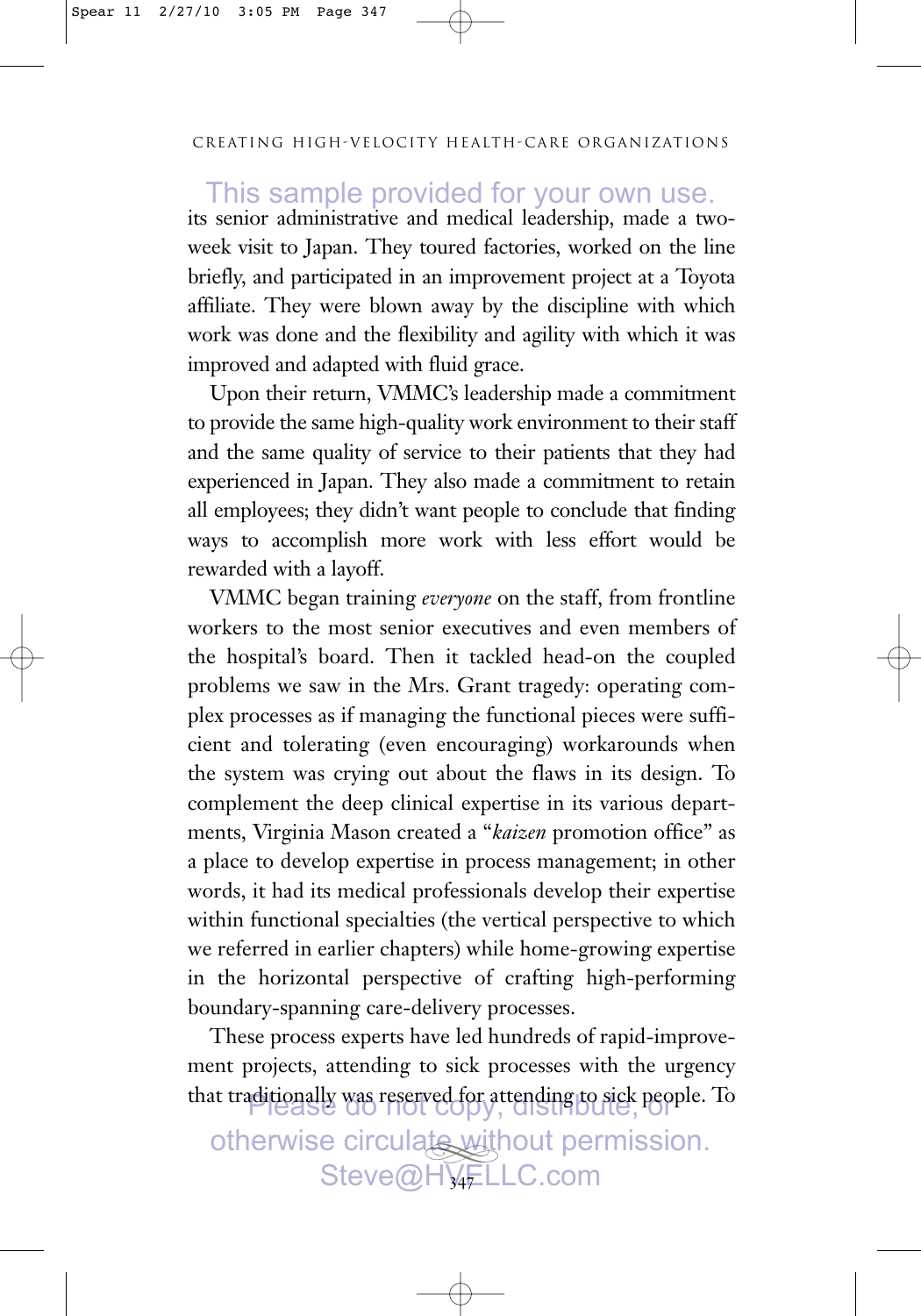ensure that care-related problems did not remain unaddressed, VMMC instituted its Patient Safety Alert System. When an employee notices that a process has an urgent condition—a failure or aberration that might lead to patient harm—that employee has the right *and the responsibility* to report the problem on a 24/7 hotline, invoking a drop-andrun commitment from the department chief and vice president to swarm the situation, stop the process if necessary, and ensure that the situation does not deteriorate further or recur. (In other words, just what happens when a patient has an urgent condition and a doctor or nurse calls a code.) To fulfill its commitment to managing work so that problems are seen when and where they occur, the senior leadership does safety walkarounds, seeing for themselves how processes really operate rather than how they are supposed to operate and creating more opportunities for staff to report the difficulties, impediments, obstacles, and inconveniences that compromise their best efforts to provide perfect care. Virginia Mason has enjoyed the financial benefits of greater efficiency—such as eliminating budgeted construction projects, as mentioned above—and its patients have had better clinical experiences, as with migraine management and a host of other conditions. This sample provided for your own use.

## **Process Management as a Problem of Medical Education**

I have already offered several examples of how the frameworks presented in *The High-Velocity Edge* apply to much more than the manufacturing operations from which it originated. We saw in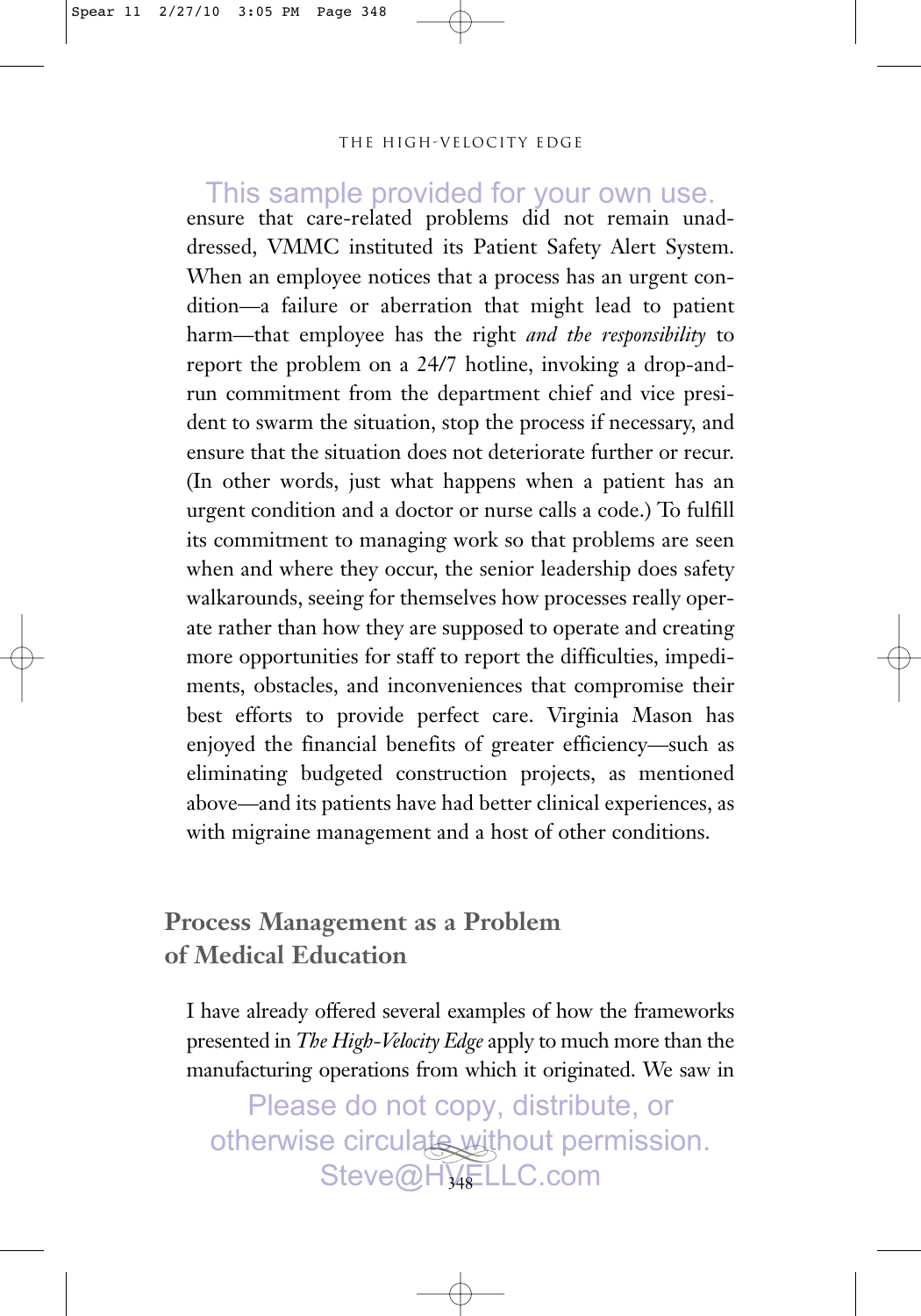Chapter 5 that they can be used to understand, diagnose, and improve a product-development process (Pratt & Whitney) and a service process (Avenue A), not to mention the nonprofit and very dangerous work of nuclear propulsion. We saw in Chapter 6 how well the framework for process design can be applied to workplace training. We have been seeing in this chapter how it applies to another very complex service process—health care. Now I would like to show how useful it is for understanding a process about as far from manufacturing as you can get—medical education. This sample provided for your own use.

Remember my friend Mark Schmidhofer, mentioned in Chapter 3, whose long medical training did not address the management responsibilities thrust upon him as a specialist in a hospital? Not only does an American medical education fail to include training in managing processes, one could argue that it is not even managed as a process itself. Yet it certainly is a process—a sequence of steps intended to produce certain results. As a process it has been criticized for its cost, its length, and the mismatch between what medical students are taught and what new doctors need to know.

My colleagues Elizabeth Armstrong of Harvard Medical School and Marie Mackey, at the time a researcher at Harvard Business School, and I decided to examine the medical educational process with the same framework/discipline I have been describing throughout this book, starting with Mr. Ohba's questions: What results or outputs is the system meant to achieve? Who is responsible for performing what sequence of steps to achieve those objectives? How are handoffs managed across the connections that link individual steps? What methods are used within a step to achieve success? We also asked: For every level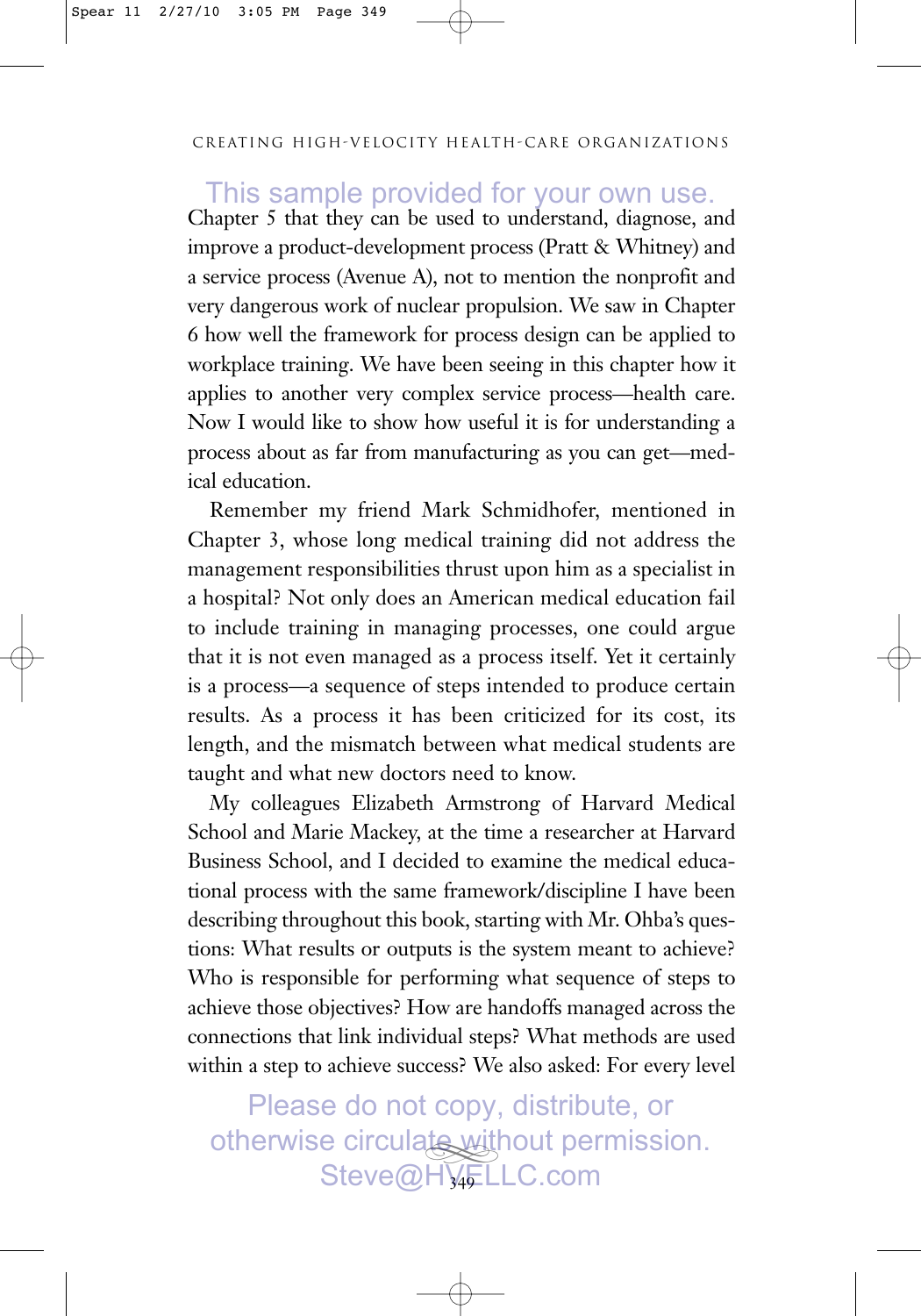of specification, are there built-in tests to indicate when the system or process is failing? This sample provided for your own use.

We discovered that medical education is underdesigned in comparison with the system design and operation criteria of Toyota and other high-velocity organizations. In other words, the preparation for doctoring is not even as well-thought-out to achieve its ostensible aims as the training for an assemblyline worker at a Toyota plant (described in Chapter 6). Of course, a medical student is intensely trained. The question we were left with was whether the training was as effective as possible, done with the least waste and the least risk to patients and students. Let's take a look.

When we surveyed medical-education reform proposals, we found that they focused on expanding the curriculum with courses such as medical ethics (adding steps to the pathway) or changing the teaching approach from lecturing to case studies (a change in the method within a process or pathway step). And despite concerns about cost and duration, some reformers think a medical education should last even longer.

For Armstrong, Mackey, and me, such proposals set off warning bells. This is a classic trade-off that assumes that we are getting as much yield as possible from the current investment and therefore have to give up something good (time and money) for another good (quality of educational experience). It is just the sort of thinking—in order to have perfect safety, we'll have to take a hit in productivity—that Alcoa soundly rejected. Our examinations of exceptionally high-velocity organizations would lead us to wonder: What's to stop us from getting more for less? Why can't a medical education be shorter, cheaper, *and* better?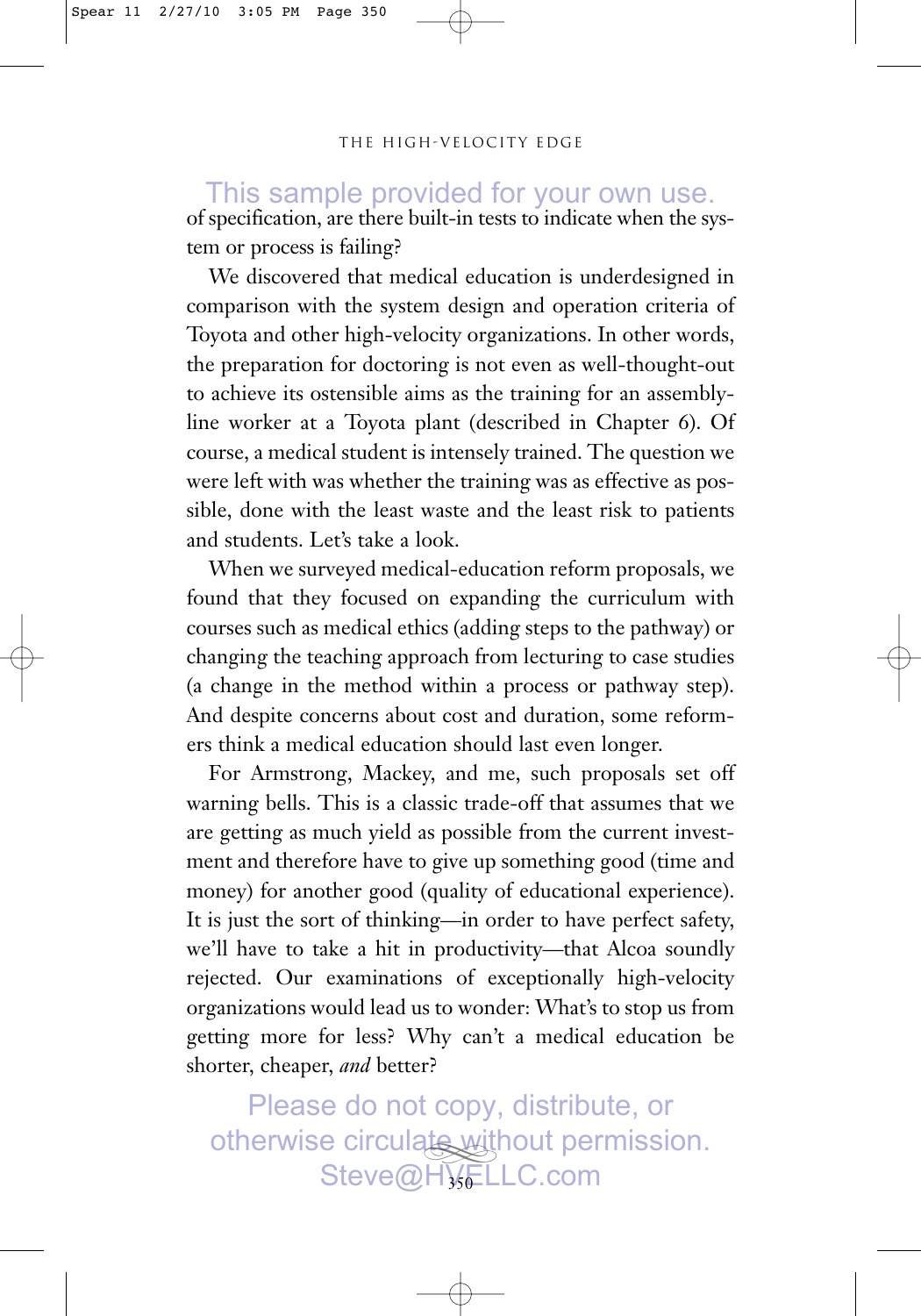To answer that question, Armstrong, Mackey, and I looked at the first four years of medical education, leading up to the M.D. degree, and wrote a paper about a representative student, "Emily Wilson." What we see from her experience is that she—along with her peers and instructors—is subject to a system in which individual educational experiences are not managed as pieces of an interdependent system, leaving those responsible for the pieces (teachers and students alike) to cobble together coherent approaches in an ad hoc and very suboptimal fashion. This process seemed less analogous to the training at Toyota, Indiana, than to the process-chaos Avenue A experienced in its early days.

Like other students during her first and second years at medical school, Emily Wilson took basic science courses such as anatomy, physiology, biochemistry, epidemiology, microbiology, pathology, and genetics—and also received some teaching about the doctor-patient relationship—as preparation for her clinical training. Her third and fourth years were quite different. Training was done in teaching hospitals, where students were to leave behind the conceptual frame of the classroom and instead learn by seeing the practical reality of patient care. In her third year, Wilson had clerkships in internal medicine, obstetrics, pediatrics, psychiatry, and surgery, delaying family medicine until her fourth year. In contrast, the sequence for one of her classmates was psychiatry and family medicine followed by surgery, pediatrics, and obstetrics, with internal medicine at the end. A third had a completely different sequence. The fact that the clerkships were at several different hospitals added variation, as did the fact that, regardless of the rotation, Wilson was never teamed with fellow students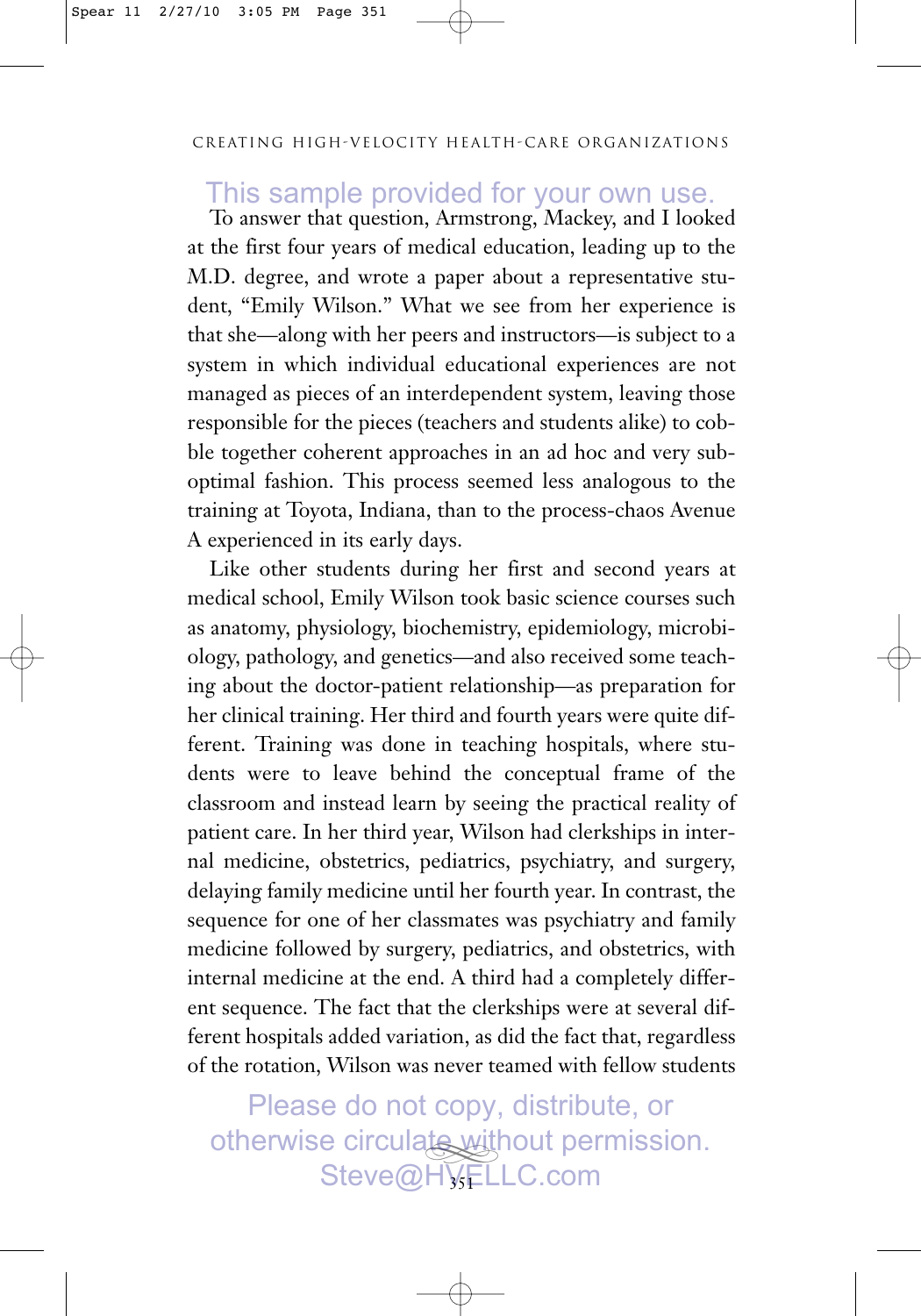with whom she had trained previously. Much of the training depended on a downward flow of direction and critique—students reporting to residents, residents reporting to attending physicians—but there was little continuity. Students' rotations were not synched with those of the residents or those of the attending physicians, so the students frequently changed instructors in midstream. This sample provided for your own use.

Thus, as Wilson cycled through the system, the people responsible for her training and evaluation came and went, not only between rotations but during them. The fourth year repeated this pattern, only more so. For their fourth year, medical students plan clinical rotations on the basis of the specialty they want to pursue and the experiences, grades, and evaluations they will need in order to be accepted by a desirable residency program. It was hard to have confidence in the process. For instance, in an anesthesiology rotation, Wilson had to shadow a different physician each day (there were 45 in the department, plus 24 residents). In a lecture-based radiology clerkship, there were different lecturers each session and attendance was never taken, let alone practice provided.

Emily Wilson's experience (and therefore the experience of her instructors) was echoed in the stories of 10 other current and former students from seven medical schools whom we interviewed. Interviewing medical educators revealed similar patterns and themes. When we shared Wilson's case with 68 participants in a program for medical educators at Harvard Medical School—participants who came from 31 institutions and 16 of whom came from outside North America—64 of the 68 agreed that Wilson's experience could have been that of one of their own students.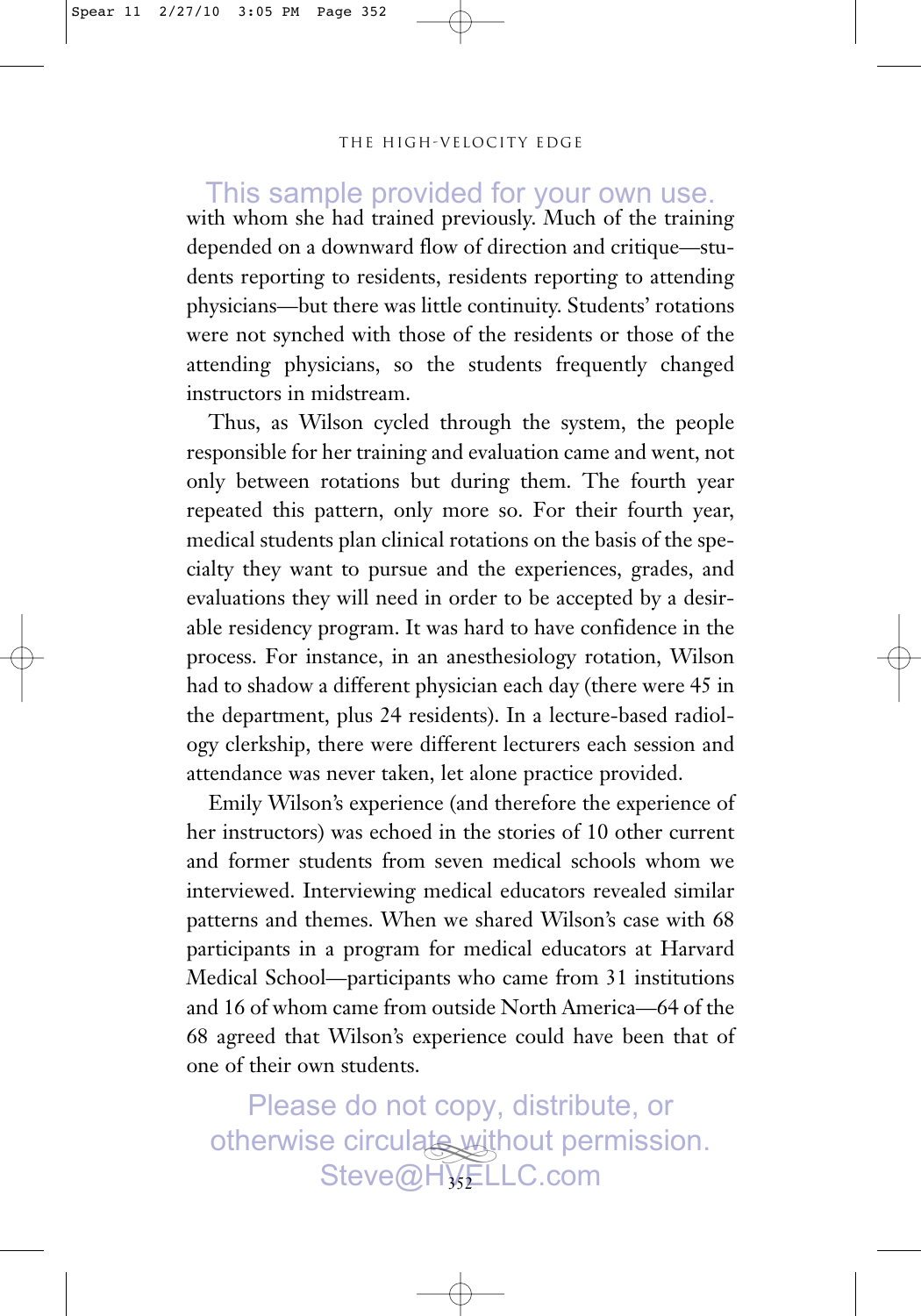When we reviewed Wilson's case, we could not help noticing the role that chance played in what she learned, how well she learned it, and how she was evaluated. Because clerkships in the third year were assigned on the basis of room in a department, without regard to sequence, there were 720 different ways to complete the six requirements. In a class of 150, it was unlikely that any two students would encounter the same material in the same sequence. The fact that clerkships were at different hospitals, with residents and attending physicians changing according to their own schedules, increased the randomness of the process. The unsynchronized staffing schedule meant that responsibility for training within a rotation was somewhat arbitrary as well.

As tough as this might have been on the students, imagine what it must have been like for the educators. Say, for example, that you are in charge of an obstetrics rotation. Will the students have had any exposure to internal medicine or surgery, key foundations for your discipline, so that you can teach more specialized material and skills, or will you be responsible for teaching your students the basics? As for preparing students for the next rotation—forget it. Each one will be heading off to a different subject. What, then, are your options? You could treat all the students as if they knew nothing. Some instructors are known to do that. You could try to build on what each student has learned already, different in each case, which would require extensive customization. You could simply teach what you considered important in your field, assuming that those students who get it are the smart one and those who don't are the dumb ones. But do any of these sound like a good way to train a doctor?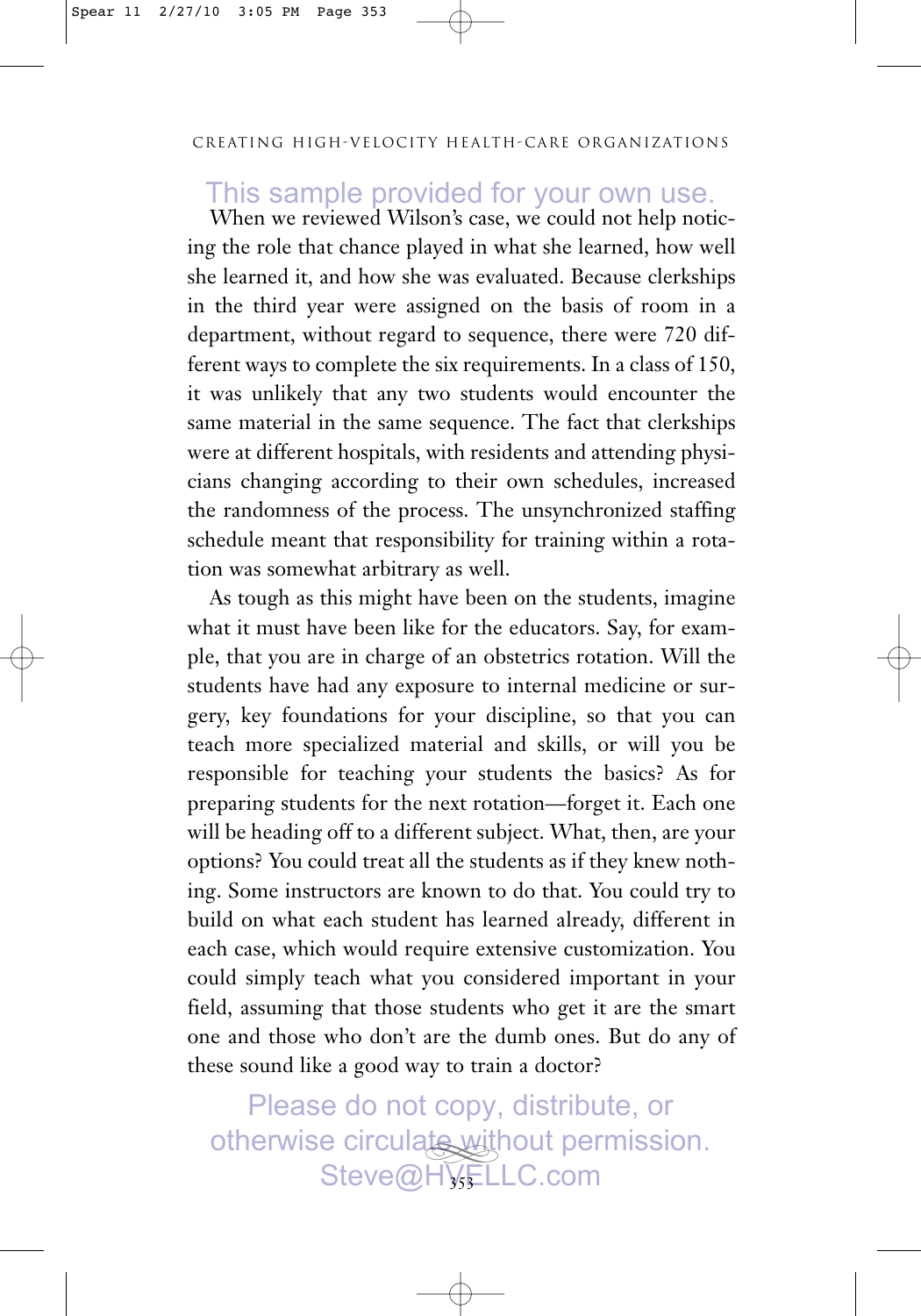In short, when we looked at medical education from a process perspective, we saw no clarity of output, an unpredictable learning sequence, unreliable handoffs with no predictability in regard to what students know coming into a process step or what they will have to master before they move on, and lack of consistency in how training will occur within a rotation. We quickly realized that a disjointed approach virtually guarantees the problems so commonly attributed to medical education, such as excessive time and cost and lack of consistency and quality (the problems plaguing those Toyota competitors who haven't invested as much in process excellence as they might). The solution, though, is not more investment but a more holistic investment. If that existed, it would be possible to define acceptable and unacceptable progress along the way rather than evaluating students on effort, personality, and other impressions not directly related to professional performance. It would also be far easier to recognize sooner rather than later when students were struggling, so that a remedy might take minutes, hours, or days rather than weeks, months, or semesters.

## MEDICAL EDUCATION AS A PROCESS WITH AN OUTPUT

I hope I have convinced you that there is much to be gained by looking at a wide range of activities—from seat assembly to medical school—through the process framework I have been using. Here is one more observation on the "process" of medical education.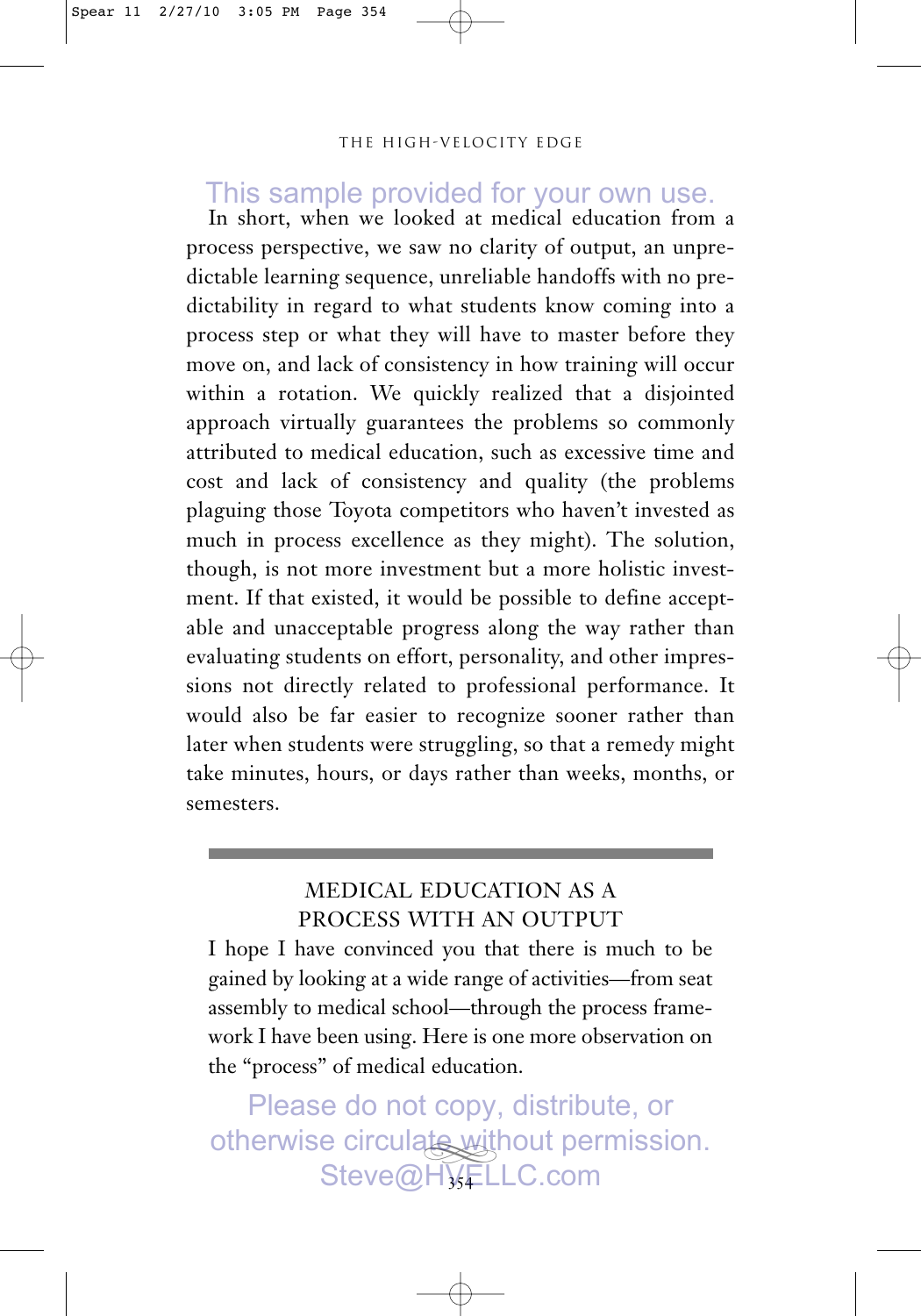Much of education, medical or otherwise, consists of training that is based on a schedule: A certain number of hours, days, weeks, or months is devoted to a topic, and then an evaluation is done to determine a grade. This is a "fixed input" and "variable output" approach. What is invested (time) is set; what is generated (skill) varies unpredictably and therefore requires subsequent inspection, sorting, and possible rejection and waste (see Figure 11-1). And, to borrow a phrase, a medical education is a mighty expensive thing to have to reject and waste.

For Toyota, training is a matter of "variable input" (time and coaching may vary) but "fixed output." (See Figure 11-2.) As with every other process, the output of any training—and of each stage of the training—is specified. Someone advances from one stage to the next only when he or she has passed the threshold. A well-specified training process with built-in tests will not deliver a halftrained person any more than a well-run assembly line will deliver a car with two wheels and half an engine. (Even if the line produced such a monster, it would not deliver it to anyone.)

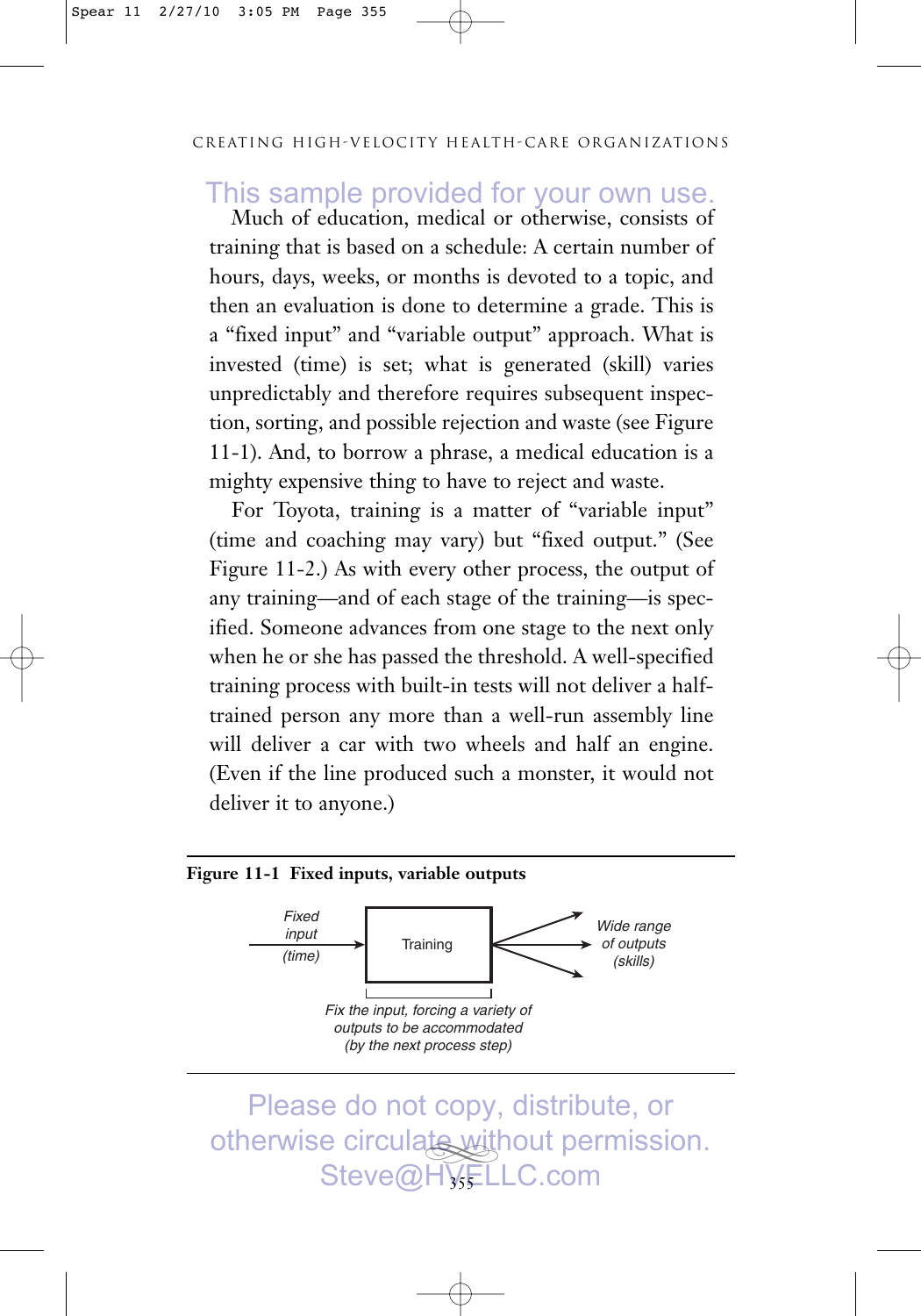**Figure 11-2 Variable inputs, defined outputs**



Looked at in this light, a problem with our medical education system is that its output is not very clearly specified—one can assume that an M.D. will know certain things, but there is much else that he or she may or may not know—and is certainly not specified in such a way as to fulfill many of the responsibilities of a practicing physician, inside or outside a hospital. And yet, there's no reason that the output of a medical education could not be much better specified and no reason why young doctors could not emerge ready, not only to apply their particular skills, but to take part in the much larger and more complex process of delivering medical care that is not only very good but absolutely safe. Probably cheaper, too.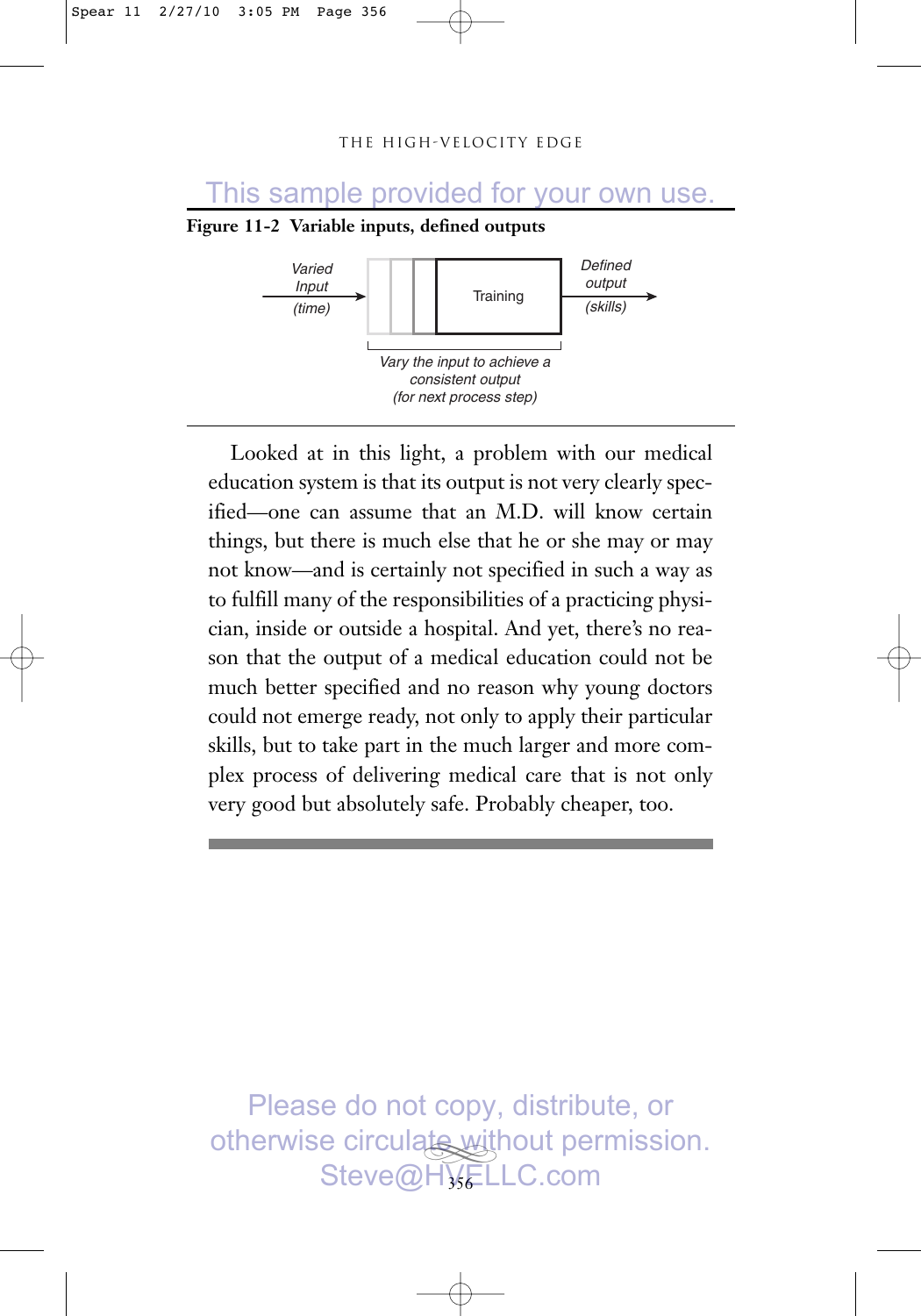# C HAPTER **12** This sample provided for your own use.

# Conclusion

 $\sum_{i=1}^{n}$   $\sum_{j=1}^{n}$  do some organizations outdistance the field while their peers and competitors struggle to keep up? The difference lies in the different approaches the leaders and the strugglers take to managing complex systems in which many people work collaboratively toward a common goal.

Most organizations are hindered by a structural problem: They manage their functions individually, not as steps in a well-integrated process. Each function does its job and somehow the whole thing comes together—except when it doesn't. At the same time, most organizations are also hindered by a dynamic problem: When problems crop up, many of them are treated—that is, ignored—as unavoidable noise. ("Ah, that darn thing never works." "Don't worry, we never get those on time.") This is a dynamic problem in that the organization is *not* dynamic; problems do not provoke change.

The leaders, which I have been characterizing as highvelocity organizations, have a different structural and dynamic approach. Though they invest heavily in the functional expertise they need in order to be world class, those functional specialties are always managed with an eye to their role in an Please do not copy, distribute, or

otherwise circulate without permission. Steve@HyELLC.com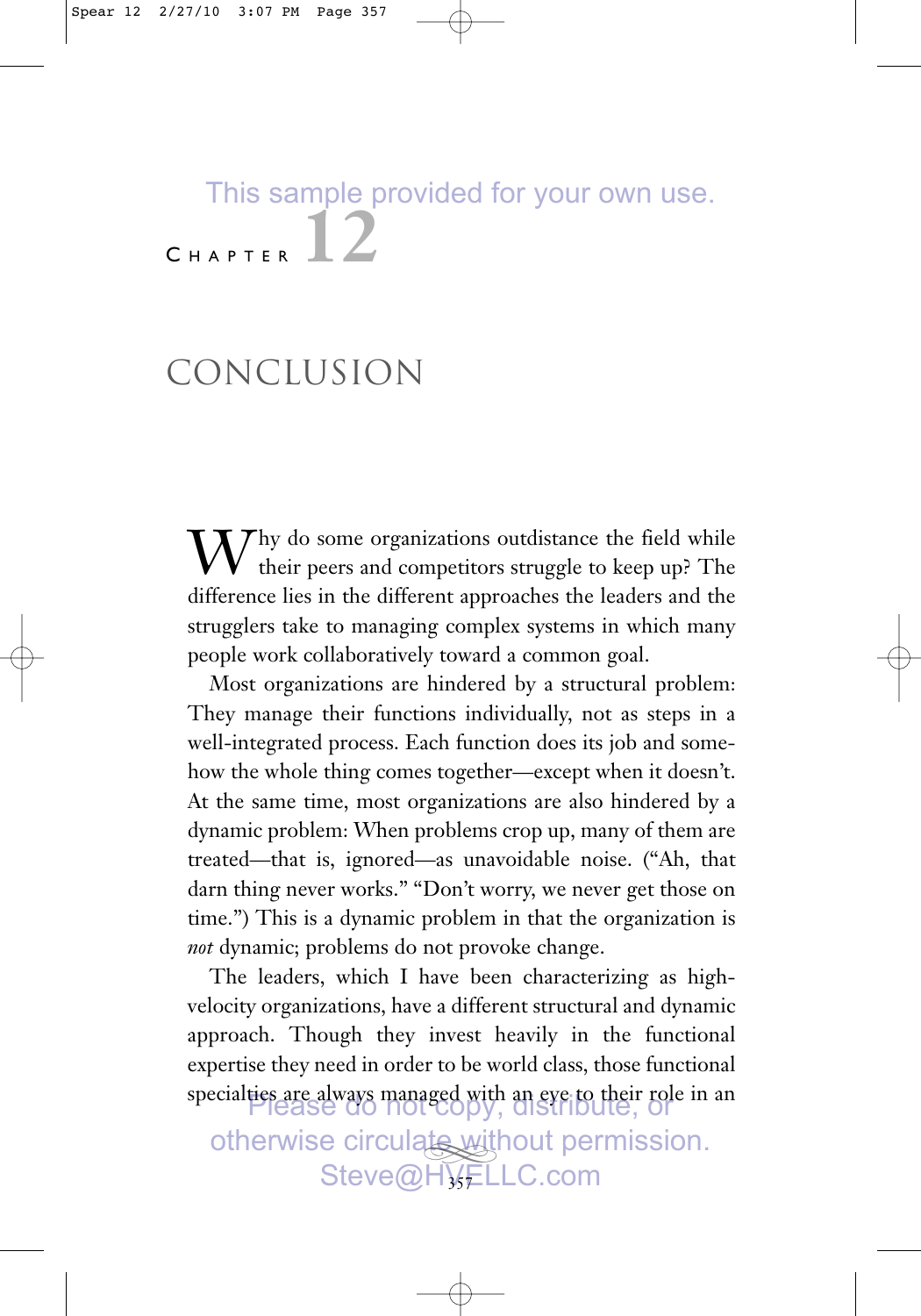overall process—delivering pills to a patient safely or delivering defect-free beds to customers or delivering well-trained new hires to an assembly line. This sample provided for your own use.

But what separates the leaders from the followers even more is a dynamic difference. For the leaders, the daily chatter of imperfect systems is not unavoidable noise to be griped about or ignored; it is a stream of messages telling them where they can and must improve. These organizations know that they cannot conceptually design or plan their way to perfection, but they know that they can discover near-perfection by continually applying the four capabilities I have described all through this book.

What can great companies do to catch up to the market leaders and win the race? The experience of Bob Dallis, the automotive leader who restarted his career at Toyota, provides some clues.

Some months after Dallis had returned to the United States from Japan and begun his regular work, he had a chance to talk with a senior Japanese Toyota executive, who asked how his work was proceeding. Dallis explained that things were both good and bad. On the good side, he had greater facility in managing operations than he had ever had before. The bad news? When Dallis had been at a Big Three auto company, he had spent a lot of time learning the nuances of shop-floor process-management tools such as how to calculate the pitch of a *heijunka* box and how to determine the number of cards in a *kanban*-based pull system. Now things seemed a little too simple—just a systematic approach to designing and operating systems, a simple set of rules for problem solving and improvement, a clear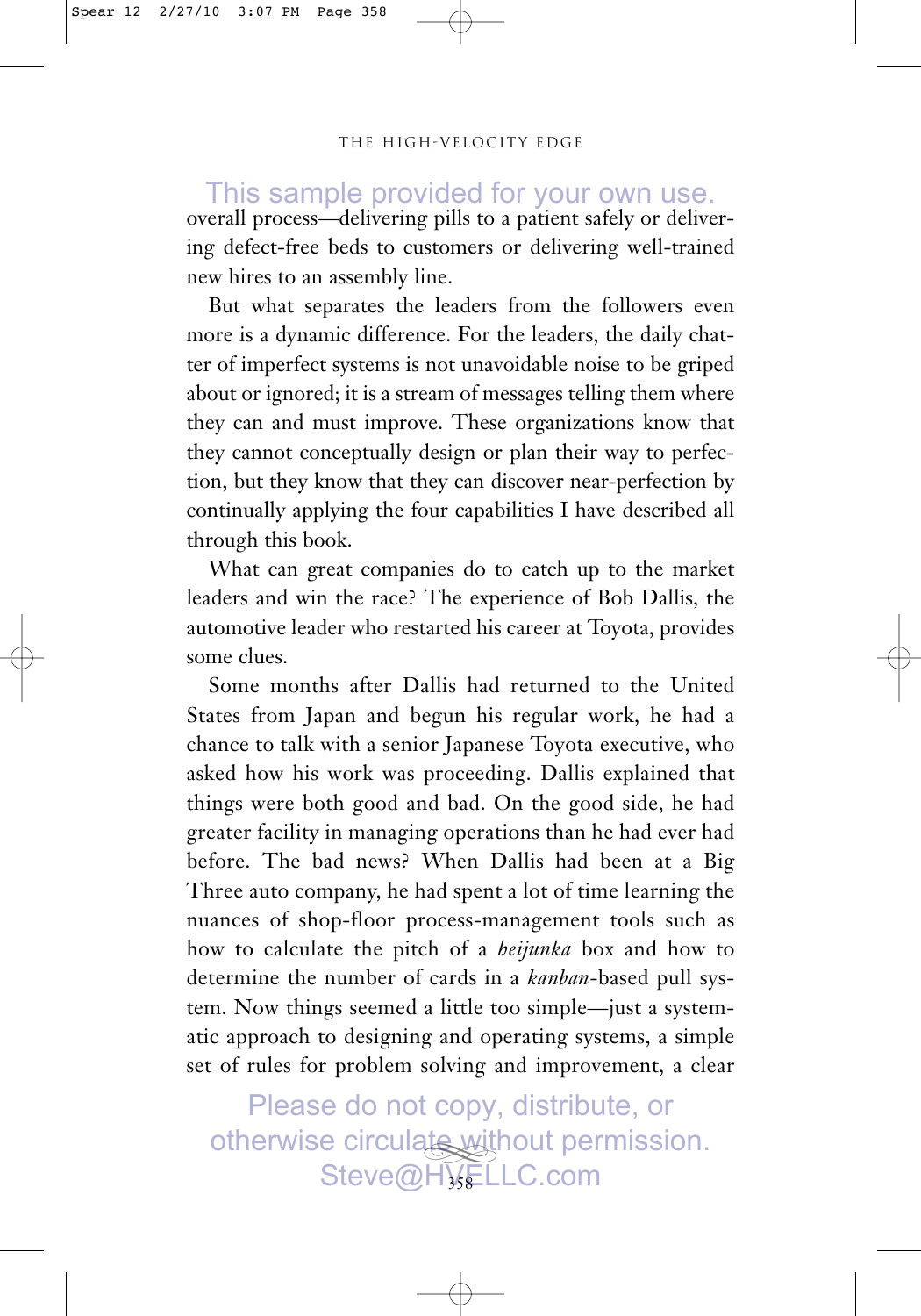#### Conclusion

way to share learning, and a well-defined role as a manager. Was he missing something? This sample provided for your own use.

"Bob," said the executive, "you have to understand that the Toyota Production System is much like golf." Not seeing the connection, Dallis protested, "But golf is very difficult." "No, it isn't," he was corrected. "It is a remarkably simple game." This debate about simple versus difficult continued until the executive asked Dallis to describe the last time he had played golf: what day, what time, what he wore, the route he took to get to the course, and so forth. Finally, he had walked and talked Dallis up to the first tee.

"And what did you do then?"

"Well, I played the hole."

"No, what did you *do*?" Dallis was asked again.

"Well, I took a ball from my bag, picked a driver, and hit the ball toward the hole."

"Did you get it in?"

"Of course not; it was par five."

"What did you do then, go home?"

"No! I found the ball and used a driver."

"Did you get it in?"

"No!"

"What next?"

"I found the ball and used a different club . . . and then a wedge . . . and then a putter."

You can see the pattern developing. This executive walked and talked Dallis through several holes shot by shot. Finally, he said, "See, it is a simple game. Take a ball, put it on the ground, hit it with a stick toward a hole, and keep repeating that until you are done." Dallis protested, "But it is really hard. There are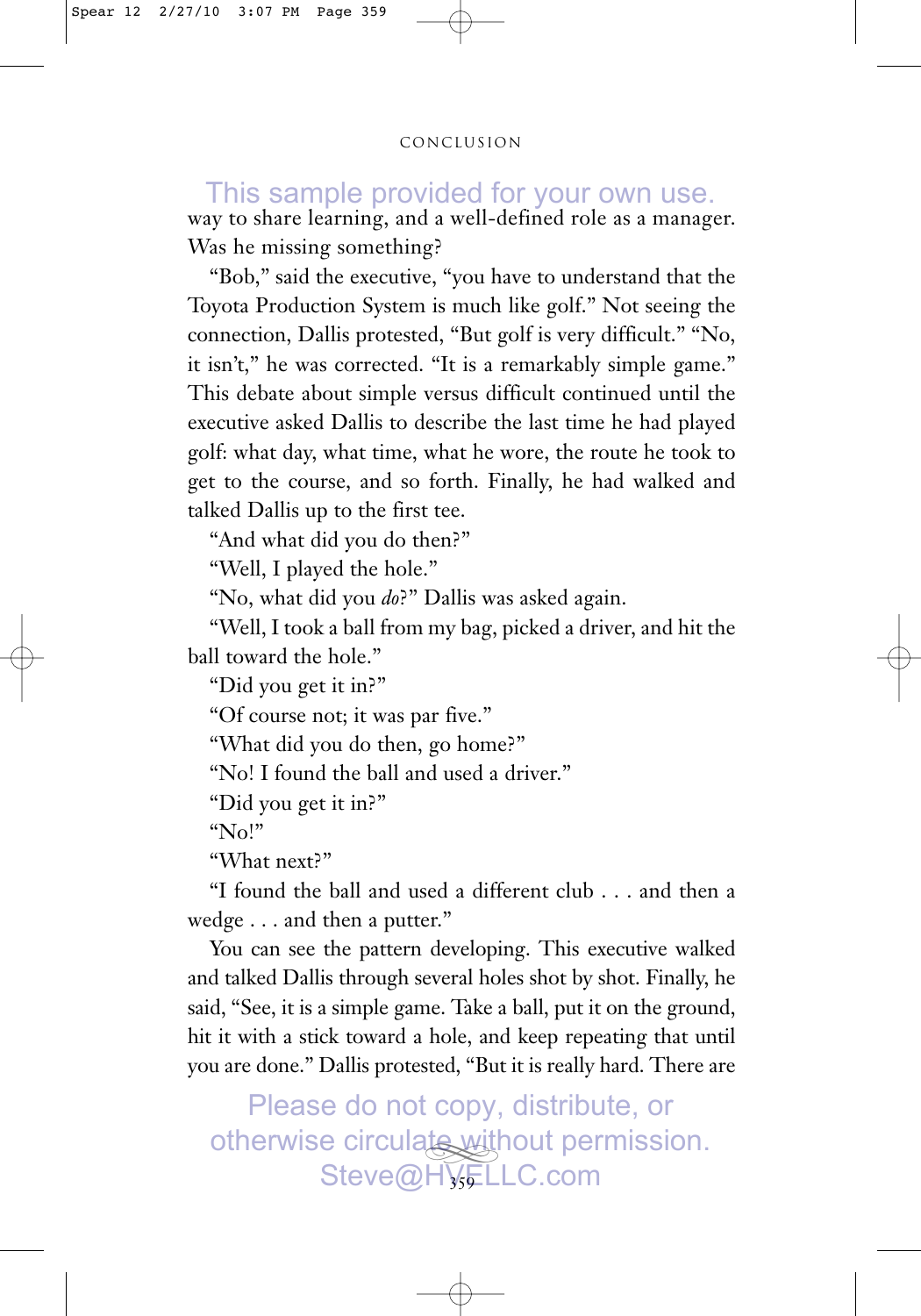traps and hazards, roughs and fast greens, in and out of bounds, obstacles, wind, and all sorts of other things." "But Bob, aside from the ball, the club, and the hole, what is there?" Dallis tried to protest again until the executive gently interrupted and corrected him: "Bob, I said it was a simple game with simple rules. I never claimed it did not require a lot of practice." This sample provided for your own use.

On the topic of adhering to a simple rule, here is one more reflection:

Chapter 6 described the *jidoka* concept pioneered by the late Sakichi Toyoda. When a thread broke on a loom, the machine ought to stop and identify where the break had occurred so the operator wouldn't waste her time unwittingly doing pointless work. And in general, work should be designed with a built-in test that immediately tells the worker when and where a problem occurs (part of Capability 1), so as to unleash the creative dynamic of problem solving (Capability 2) and knowledge sharing (Capability 3).

The Toyoda family has a museum which, needless to say, contains many textile and automotive pieces. But of all the milestone products the company has created, the one chosen as the museum's centerpiece is a large loom designed and built by Sakichi Toyoda himself. It is right in the entrance atrium, and no matter what route you take through the museum, you cannot help but see it.

I remember being impressed at first by the loom's technical complexity. On most looms, the shuttle weaves back and forth, side to side, creating a sheet of fabric, but on this loom, the shuttle weaves in a circle, creating a cylinder of fabric. Still operating and in good repair, with fabric rising out of it like a serene plume of steam from a hot spring, it is aesthetically appealing as well as technologically fascinating te, or

otherwise circulate without permission. Steve@H36ELLC.com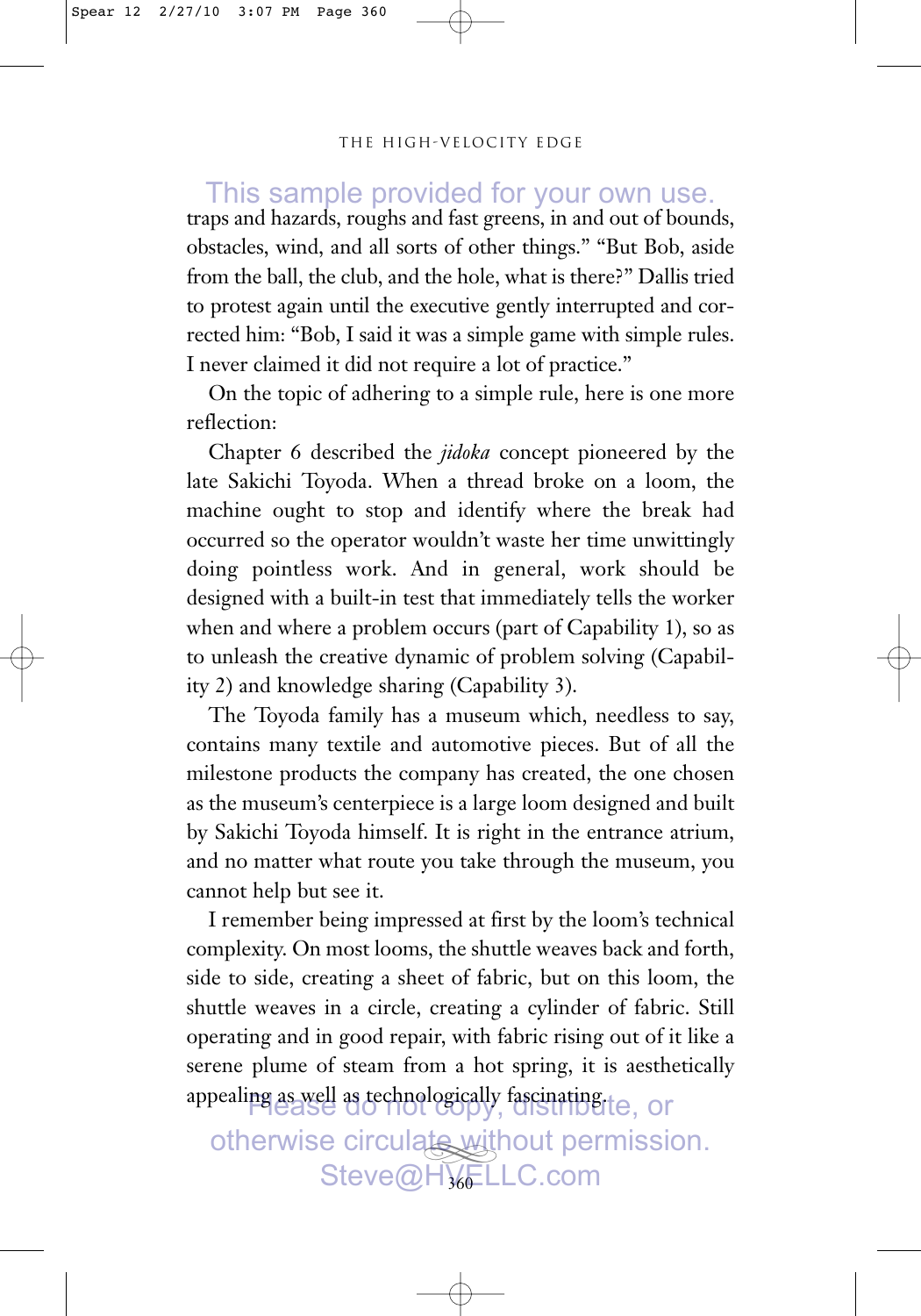#### Conclusion

## This sample provided for your own use.

Then I got around to reading the sign. This loom is one of a kind. Sakichi Toyoda never made a duplicate. Why not? Because he never figured out how to get the first one to stop when a thread broke.

In light of all the successes that Toyoda and his family had achieved, I was perplexed that the family would choose a failure—the founder's failure, no less—as the centerpiece of its museum. Finally, I came to recognize that the loom doesn't symbolize a failure; it represents a remarkable success. True, the machine itself is imperfect. But the very fact that there is only one of it perfectly embodies Sakichi Toyoda's commitment to *jidoka* and the commitment to *jidoka* he instilled in his company, a commitment that has lasted over generations. In his eyes, a machine, no matter how elegant, that would not warn its operator of an error could not be put to use. It was not reliable, and to pretend otherwise would be wrong. The many examples of self-correcting systems that we examined in this book, and the myriad others within Toyota and other high-velocity organizations, are fuller testimony to the value and continuity of that commitment.

Before we part, let's consider how to create an organization with a similar commitment. We've had many examples with Bob Dallis's mentors, Pratt & Whitney, Avenue A, Alcoa, the naval reactor program, and the medical practices in Chapter 11. High-velocity management is a skill and, like any other skill, it requires practice. Here is how to begin:

• Start small. Find a process or system that is reasonably tightly bounded so that the number of people learning together is relatively small. That way the chance for shared reflection otherwise circulate without permission. Steve@H\&ELLC.com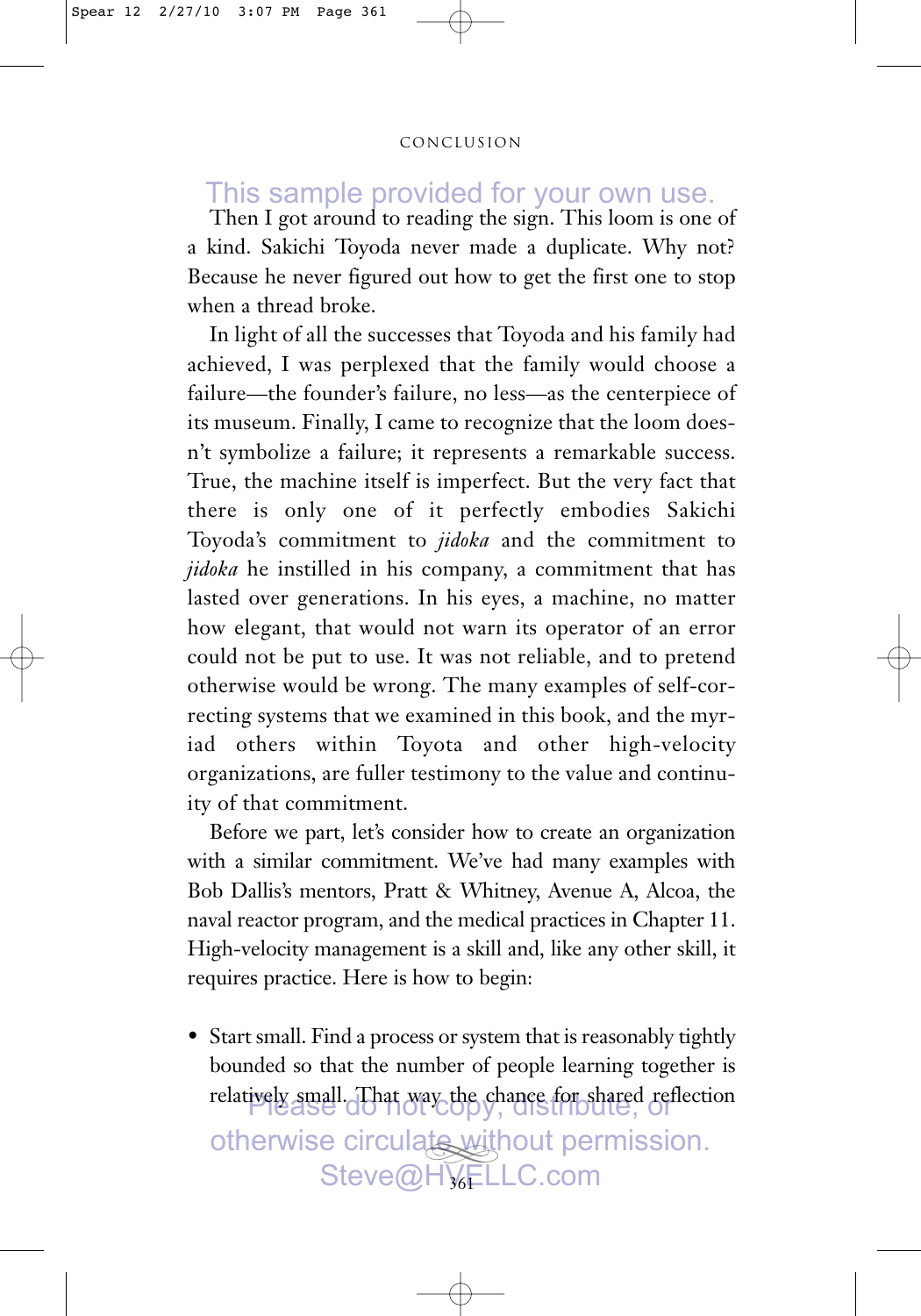## will be relatively high. Think in terms of the local *jishuken*, This sample provided for your own use.

discussed in Chapter 8, which were the necessary precursors for company and intercompany collaboration.

- Solve a problem that really matters. Don't pick an ancillary process about which no one cares, yourself included. When you start to score gains, you want people to sit up and take notice. Allegheny General Hospital went after central-line infections, West Penn Allegheny focused on operating-room delays, and Alcoa started with workplace risk.
- Don't think too much, but do a lot. That's where the real learning takes place. Despite all the golf videos and manuals available, no one ever mastered golf without hitting bucket after bucket of practice balls on the putting green and the driving range.
- Start with a small footprint but a long leg. Although you should start with a fairly small group and a fairly welldefined problem, as I said above, make sure that every layer of management between the shop floor (or its equivalent) and you is involved. After all, what you are trying to master is a fundamentally different set of roles and relationships, as made vivid in Chapter 10.
- Stay safe. Since you will certainly make errors as you learn, be sure that your experiment is safe and that it will not imperil your standing or put your organization at risk.
- Don't wait until you have enough free time. You never will. Budget time every day for designing a work process to see its problems, solving those problems, and sharing what you learn with others to whom the new insights may be useful, just like Gloria did at West Penn Allegheny.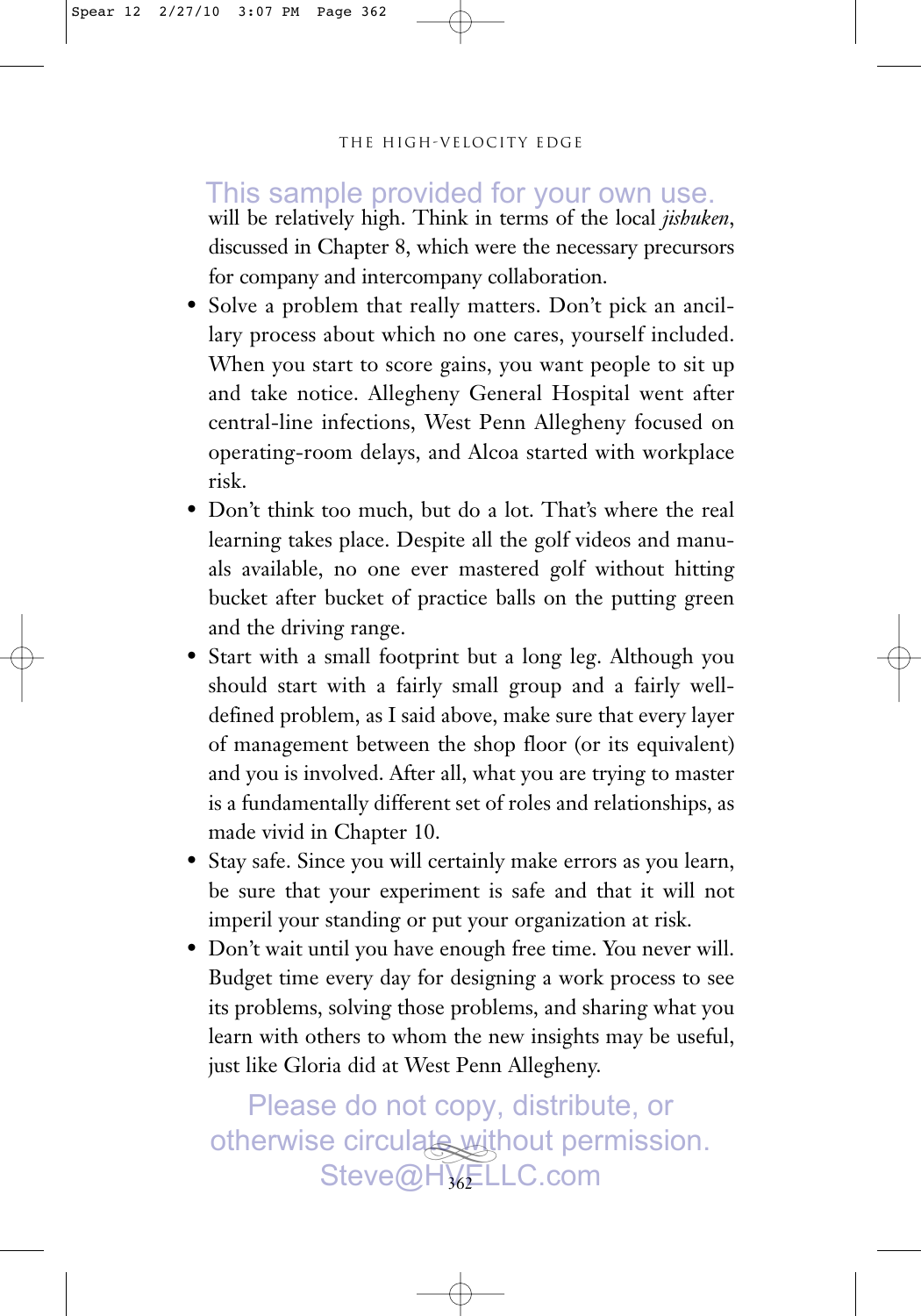#### Conclusion

## Here is one last thought: This sample provided for your own use.

The title of Philip Crosby's seminal book says it all: *Quality Is Free*. Crosby, along with W. Edwards Deming and Joseph Juran, prophets of the quality movement, confronted conventional wisdom directly, uncompromisingly, and unapologetically. It was thought then that quality always has a cost. What you could get out of a system was limited by the money you had put into it. To get something more out of a system, you had to either spend more or give up something else. Crosby and the others showed that this belief was rooted in a perverse combination of arrogance and pessimism. It is arrogant to believe that anything we have created cannot be improved. It is pessimistic to believe that we are incapable of ever improving something that is flawed.

Deming, Juran, Crosby, Rickover, O'Neill, Toyoda, and all the others we have encountered in this book rejected that arrogant pessimism for a humble optimism. They were humble in recognizing that no matter what the investment of time, effort, and resources, what we create is riddled with imperfections. Their optimism was that no matter how flawed, with an energetic, open-minded commitment to discovery, we can always do better.

We ignore the truth of their message at our own peril. When individuals, groups, organizations, and societies fall back on that conventional wisdom, the dominant question is no longer *how*—how can something be done better?—but *what*—what must we sacrifice to get what we need? The language of trade-offs is found everywhere in political debates. In an otherwise affluent society, we have 40 million people who lack medical coverage, those who do have it must pay a crip-